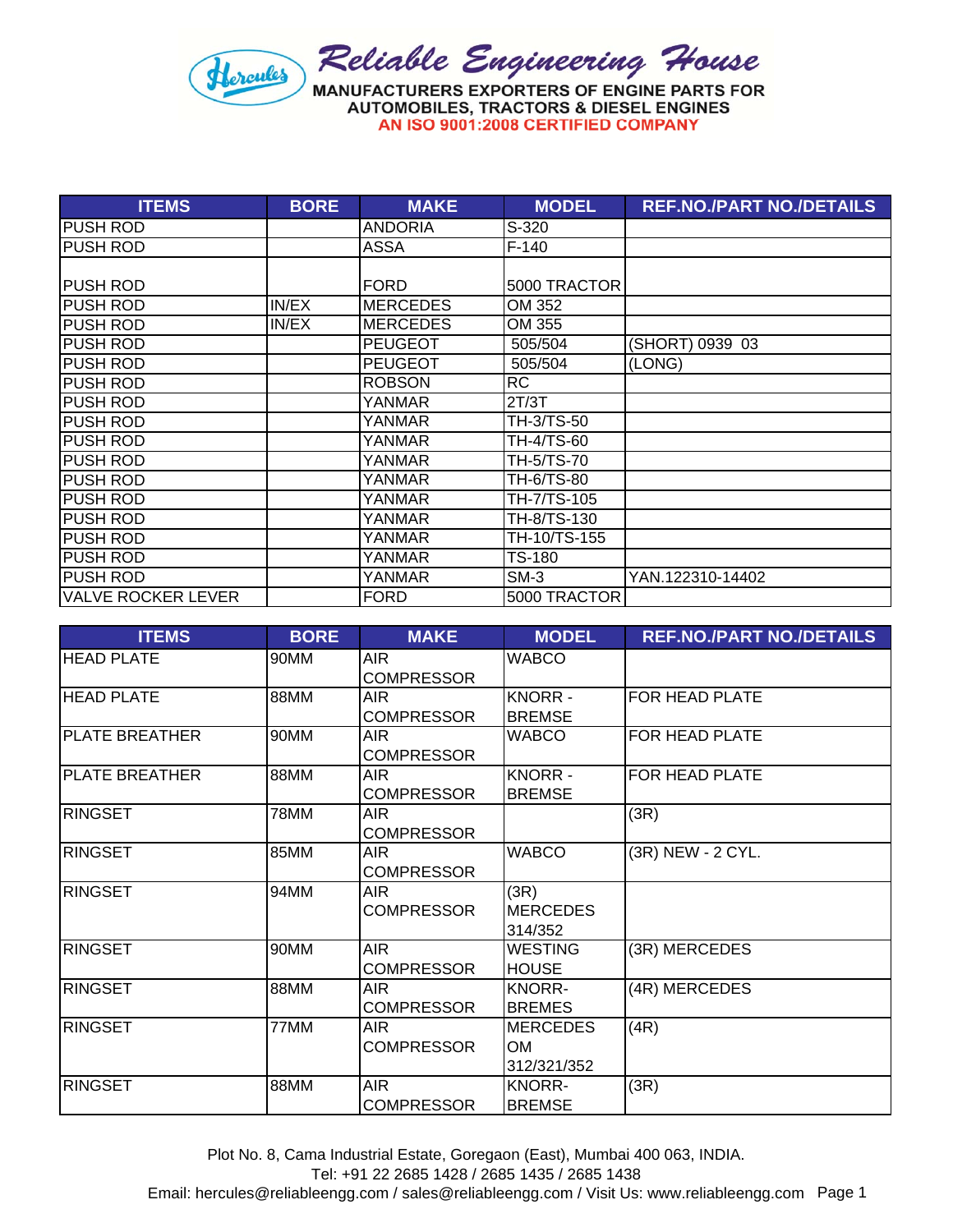**AUTOMOBILES, TRACTORS & DIESEL ENGINES** AN ISO 9001:2008 CERTIFIED COMPANY

| <b>CAM SHAFT NUT</b><br><b>ANDORIA</b><br>S-320<br><b>FLY WHEEL KEY</b><br>S 320<br><b>ANDORIA</b><br><b>OIL SEAL</b><br>SW 266 / SW<br>LEYLAND 400 55HP<br><b>ANDORIA</b><br>400 |  |
|-----------------------------------------------------------------------------------------------------------------------------------------------------------------------------------|--|
|                                                                                                                                                                                   |  |
|                                                                                                                                                                                   |  |
|                                                                                                                                                                                   |  |
|                                                                                                                                                                                   |  |
| $S-321$<br><b>RINGSET</b><br>135MM<br><b>ANDORIA</b><br>3R                                                                                                                        |  |
| SW 266 / SW<br>LEYLAND 400-(4R) 55HP<br><b>RINGSET</b><br>107.211MM<br><b>ANDORIA</b>                                                                                             |  |
| 400                                                                                                                                                                               |  |
| S-320<br><b>BUSH STEEL</b><br><b>ANDORIA</b>                                                                                                                                      |  |
| S-320<br><b>CRANKSHAFT NUT</b><br><b>ANDORIA</b>                                                                                                                                  |  |
| $T - 2$<br>S-320<br><b>DE-COMPRESSION HOLDER</b><br><b>ANDORIA</b>                                                                                                                |  |
| $S-320$<br><b>NUT AUTOMIZER</b><br><b>ANDORIA</b><br>$(05-03-5C J) (T - 17)$                                                                                                      |  |
| <b>ROD NEEDELE AUTOMIZER</b><br><b>ANDORIA</b><br>S-320<br>$(05-03-5C J) (T - 17)$                                                                                                |  |
| CONTROL VALVE FOR OIL<br><b>ANDORIA</b><br>S-320                                                                                                                                  |  |
| <b>NUT FOR CYL. HEAD</b><br>10/20HP<br><b>ARMSTRONG</b><br><b>SIDDELY</b><br>10-20 HP                                                                                             |  |
| <b>HEAD GASKET</b><br><b>SIDDELY</b><br><b>ARMSTRONG</b>                                                                                                                          |  |
| <b>CAM FOR FUEL PUMP</b><br>$F-140$<br><b>ASSA</b>                                                                                                                                |  |
| <b>COUPLING FOR CAMSHAFT</b><br>$F-140$<br><b>ASSA</b>                                                                                                                            |  |
| <b>ELEMENT</b><br><b>ASSA</b><br>$F-140$                                                                                                                                          |  |
| <b>SPRING</b><br>IN/EX<br><b>ASSA</b><br>$F-140$<br>FOR VALVE                                                                                                                     |  |
| <b>ASSA</b><br>$F-140$<br>FOR GOVERNER<br><b>SPRING</b>                                                                                                                           |  |
| <b>RINGSET</b><br><b>ASSA</b><br>$F-140$<br>$5-R$<br>140MM                                                                                                                        |  |
| MTZ 50/80<br><b>PISTON PIN</b><br>38MM<br><b>BELARUS</b>                                                                                                                          |  |
| OP<br><b>OIL SEAL</b><br><b>BLACKSTONE</b>                                                                                                                                        |  |
| JP/OP<br>CYL. HEAD NUT<br><b>BLACKSTONE</b>                                                                                                                                       |  |
| <b>BANJO BOLT</b><br><b>BLACKSTONE</b><br>JP/OP                                                                                                                                   |  |
| <b>EXHAUST FLANGE</b><br><b>BLACKSTONE</b><br>OP                                                                                                                                  |  |
| JP<br><b>EXHAUST FLANGE</b><br><b>BLACKSTONE</b>                                                                                                                                  |  |
| JP/OP<br><b>NUT</b><br><b>BLACKSTONE</b>                                                                                                                                          |  |
| PUSH ROD FULCRUM PIN<br>OP<br>IN/EX<br><b>BLACKSTONE</b>                                                                                                                          |  |
| <b>BLACKSTONE</b><br>JP/OP<br><b>SIDE COVER BOLT</b>                                                                                                                              |  |
| <b>STUD</b><br>JP/OP<br><b>BLACKSTONE</b>                                                                                                                                         |  |
| <b>STUD &amp; NUT FOR</b><br><b>BLACKSTONE</b>                                                                                                                                    |  |
| JP/OP<br>9MM x L - 58.50<br><b>CRANKCASE DOOR</b>                                                                                                                                 |  |
| <b>ISTUD FOR ROCKER ARM</b><br><b>BLACKSTONE</b><br>JP/OP<br>MIZ x L - 35.80<br>ADJUSTING                                                                                         |  |
| JP/OP<br><b>ROLLER FOR CAMSHAFT</b><br><b>BLACKSTONE</b>                                                                                                                          |  |
| <b>BLACKSTONE</b><br>JP/OP<br><b>SHAFT FOR OIL PUMP</b>                                                                                                                           |  |
| <b>GEAR FUEL PUMP \</b><br>JP/OP<br><b>BLACKSTONE</b>                                                                                                                             |  |
| <b>BREATHER SHIMS</b><br><b>BLACKSTONE</b><br>JP/OP<br>ALSO LISTER 6/1                                                                                                            |  |
| <b>ELEMENT</b><br><b>BUKH</b><br>GH-105                                                                                                                                           |  |
| METAL RUBBER BUSH<br><b>CAPRARI</b><br>30.6 X 39.88 X 48                                                                                                                          |  |
| METAL RUBBER BUSH<br><b>CAPRARI</b><br>28.7 X 37.75 X 75                                                                                                                          |  |
| METAL RUBBER BUSH<br><b>CAPRARI</b><br>27.5 X 35.8 X 40                                                                                                                           |  |
| <b>METAL RUBBER BUSH</b><br><b>CAPRARI</b><br>24.5 X 32.75 X 75                                                                                                                   |  |
| METAL RUBBER BUSH<br>CAPRARI<br>24.7 X 32.75 X 30                                                                                                                                 |  |
| <b>BEARING BALANCER</b><br>4+2PCS<br>D-330<br><b>CATERPILLAR</b><br>5S 6419+5S 6420                                                                                               |  |
| <b>RINGSET</b><br>120.65MM<br><b>CATERPILLAR</b><br>9S3068                                                                                                                        |  |
| <b>RINGSET</b><br><b>CATERPILLAR</b><br>2W1709<br>120.65MM                                                                                                                        |  |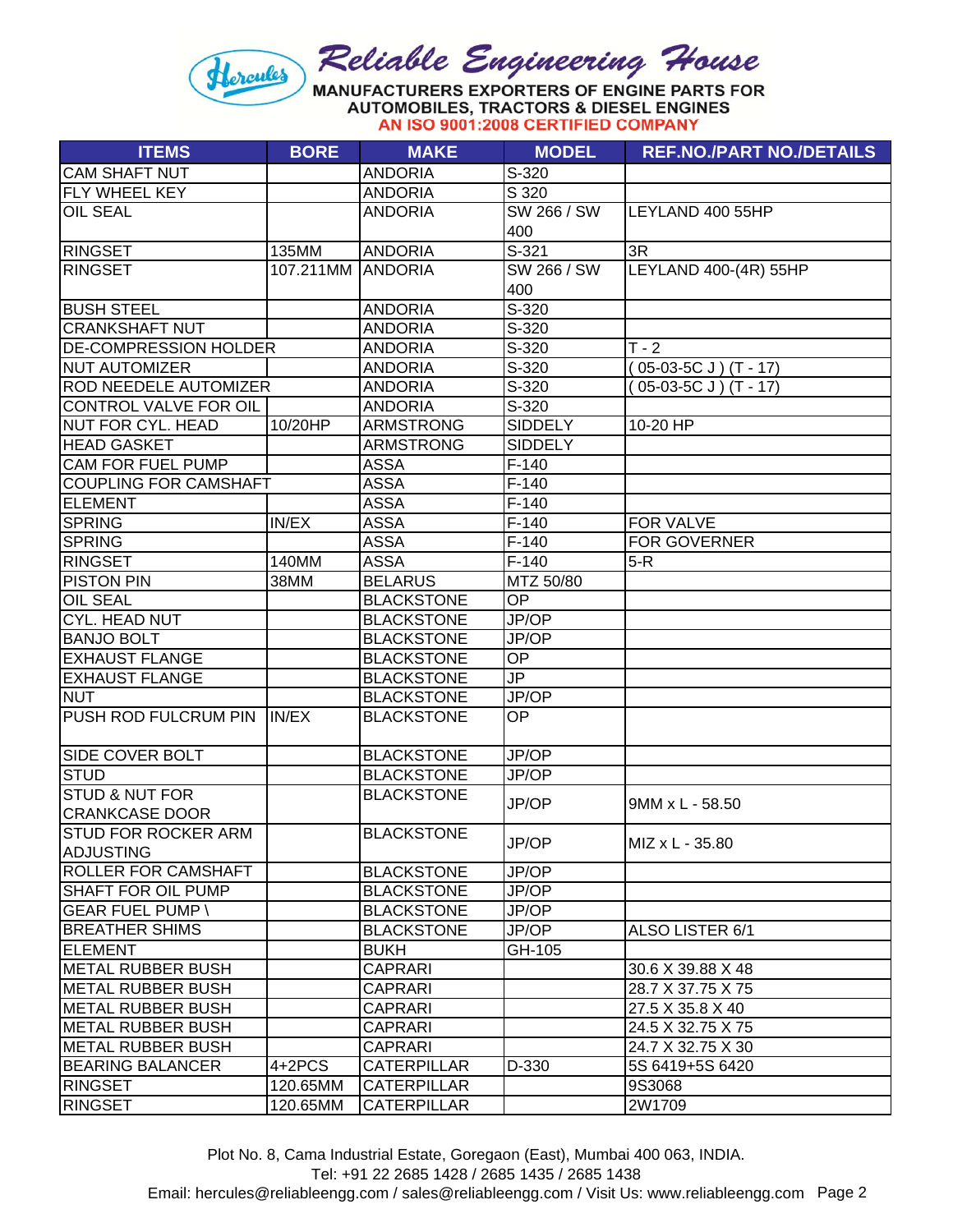**AUTOMOBILES, TRACTORS & DIESEL ENGINES** AN ISO 9001:2008 CERTIFIED COMPANY

| <b>ITEMS</b>                  | <b>BORE</b> | <b>MAKE</b>        | <b>MODEL</b>    | <b>REF.NO./PART NO./DETAILS</b>              |
|-------------------------------|-------------|--------------------|-----------------|----------------------------------------------|
| <b>RINGSET</b>                | 137.16MM    | <b>CATERPILLAR</b> |                 | 1W8922                                       |
| <b>RINGSET</b>                | <b>86MM</b> | <b>CHEVROLET</b>   | SAFIRA 2.2L     |                                              |
| <b>RINGSET</b>                | 105MM       | <b>CHINA</b>       | 2105SA-6        | $6-R$                                        |
| <b>RINGSET</b>                | 105MM       | <b>CHINA</b>       | 1105            |                                              |
| <b>HEAD GASKET</b>            |             | <b>CHINA</b>       | 1115            |                                              |
| <b>HEAD GASKET</b>            |             | <b>CHINA</b>       | 1130            |                                              |
| <b>VALVE CUP &amp; COLLET</b> |             | <b>CHINA</b>       | 1115 / 1110     |                                              |
| <b>VALVE CUP &amp; COLLET</b> |             | <b>CHINA</b>       | 1125 / 1130     |                                              |
| <b>VALVE SPRING</b>           |             | <b>CHINA</b>       | 1115/1130       |                                              |
| <b>RINGSET</b>                | 139.70MM    | <b>CUMMINS</b>     | N-855           | (4R) TURBO                                   |
| <b>RINGSET</b>                | 125MM       | <b>CUMMINS</b>     | L 10/M 11       | 3803977, 3803961                             |
| <b>RINGSET</b>                | 102MM       | <b>CUMMINS</b>     | 6BT             | 3802230, 3802750/3802421                     |
| <b>RINGSET</b>                | 114MM       | <b>CUMMINS</b>     | <b>C SERIES</b> | 3802110, 3802429                             |
| <b>RINGSET</b>                | 130.17MM    | <b>CUMMINS</b>     | <b>NH-220</b>   | AR 12098                                     |
| <b>RINGSET</b>                | 130.17MM    | <b>CUMMINS</b>     | <b>MODIFIED</b> | 3886073                                      |
| <b>RINGSET</b>                | 130.17MM    | <b>CUMMINS</b>     |                 | AR 6720                                      |
| <b>RINGSET</b>                | 139.7MM     | <b>CUMMINS</b>     | <b>NT-855</b>   | 3801755                                      |
| <b>RINGSET</b>                | 139.7MM     | <b>CUMMINS</b>     | <b>NTA-855</b>  | 3803471                                      |
| <b>RINGSET</b>                | 139.7MM     | <b>CUMMINS</b>     | $N-14$          | 40249442                                     |
| <b>RINGSET</b>                | 158.75MM    | <b>CUMMINS</b>     | <b>KT-19</b>    | 3803472                                      |
| <b>RINGSET</b>                | 158.75MM    | <b>CUMMINS</b>     | KT-450/KV-12    | 3631248                                      |
| <b>PISTON PIN</b>             | 42MM        | <b>DAEWOO</b>      | D1146           |                                              |
| <b>PISTON PIN</b>             | 45MM        | <b>DAEWOO</b>      | D2366           |                                              |
| <b>PISTON PIN</b>             | 46MM        | <b>DAEWOO</b>      | D2848           |                                              |
| <b>PISTON PIN</b>             | 42MM        | <b>DAEWOO</b>      | 0846            |                                              |
| <b>RINGSET</b>                | 85MM        | <b>DAF</b>         | 825/1160        | 4-R AF-06-741-700-00 WESTING<br><b>HOUSE</b> |
| <b>RINGSET</b>                | 75MM        | <b>DAF</b>         | 2300            | 3R AF-06-403600-00 WESTING<br><b>HOUSE</b>   |
| <b>RINGSET</b>                | <b>85MM</b> | <b>DAF</b>         | AT1/WABCO       | 3R AF-06-741200-00                           |
| <b>RINGSET</b>                | 75MM        | <b>DAF</b>         | <b>116OWS</b>   | N. FORM NO. - 08-325400-00 3R                |
| <b>CAM BUSH &amp; NUT</b>     |             | <b>DEUTZ</b>       | <b>HD-10</b>    |                                              |
| <b>ELEMENT</b>                |             | <b>DEUTZ</b>       | 511             |                                              |
| <b>PLASTIC BALL</b>           |             | <b>DEUTZ</b>       | HD-10           |                                              |
| <b>SPRING</b>                 |             | <b>DEUTZ</b>       | FL 912          | <b>FOR VALVE</b>                             |
| <b>STUD FOR BLOCK</b>         |             | <b>DEUTZ</b>       | FL912/913       |                                              |
| <b>RINGSET</b>                | 120MM       | <b>DEUTZ</b>       | FL-413V         | (4R) GOETZ - 08-172900-10                    |
| <b>RINGSET</b>                | 100MM       | <b>DEUTZ</b>       | FL-912          | (4R)                                         |
| <b>VALVE ROCKER SHAFT</b>     |             | <b>DEUTZ</b>       | <b>HD10</b>     |                                              |
| <b>RINGSET</b>                | 125MM       | <b>DEUTZ</b>       |                 | KHD - FL - 413F (3R) GOETZ- 08-740300-00     |
| <b>RINGSET</b>                | 80.00MM     | <b>DEUTZ</b>       | FL-612          |                                              |
| <b>RINGSET</b>                | 100.00MM    | <b>DEUTZ</b>       | FM-414          |                                              |
| <b>PISTON PIN</b>             | 90.00MM     | <b>DEUTZ</b>       | FL-612          | FM-414                                       |
| <b>BOLT CYLINDER HEAD</b>     |             | <b>DEUTZ</b>       | FL-912          |                                              |
| <b>BOLT CYL. HEAD</b>         |             | <b>DEUTZ</b>       | FL-511          |                                              |
| <b>PISTON PIN</b>             |             | <b>DEUTZ</b>       | FL-514/614      | 40 x 90                                      |
| <b>PUSH ROD TUBE</b>          |             | <b>DEUTZ</b>       | FL-912          |                                              |
| <b>RINGSET</b>                | 110.00MM    | <b>DEUTZ</b>       | FL-514/614      |                                              |

Plot No. 8, Cama Industrial Estate, Goregaon (East), Mumbai 400 063, INDIA.

Tel: +91 22 2685 1428 / 2685 1435 / 2685 1438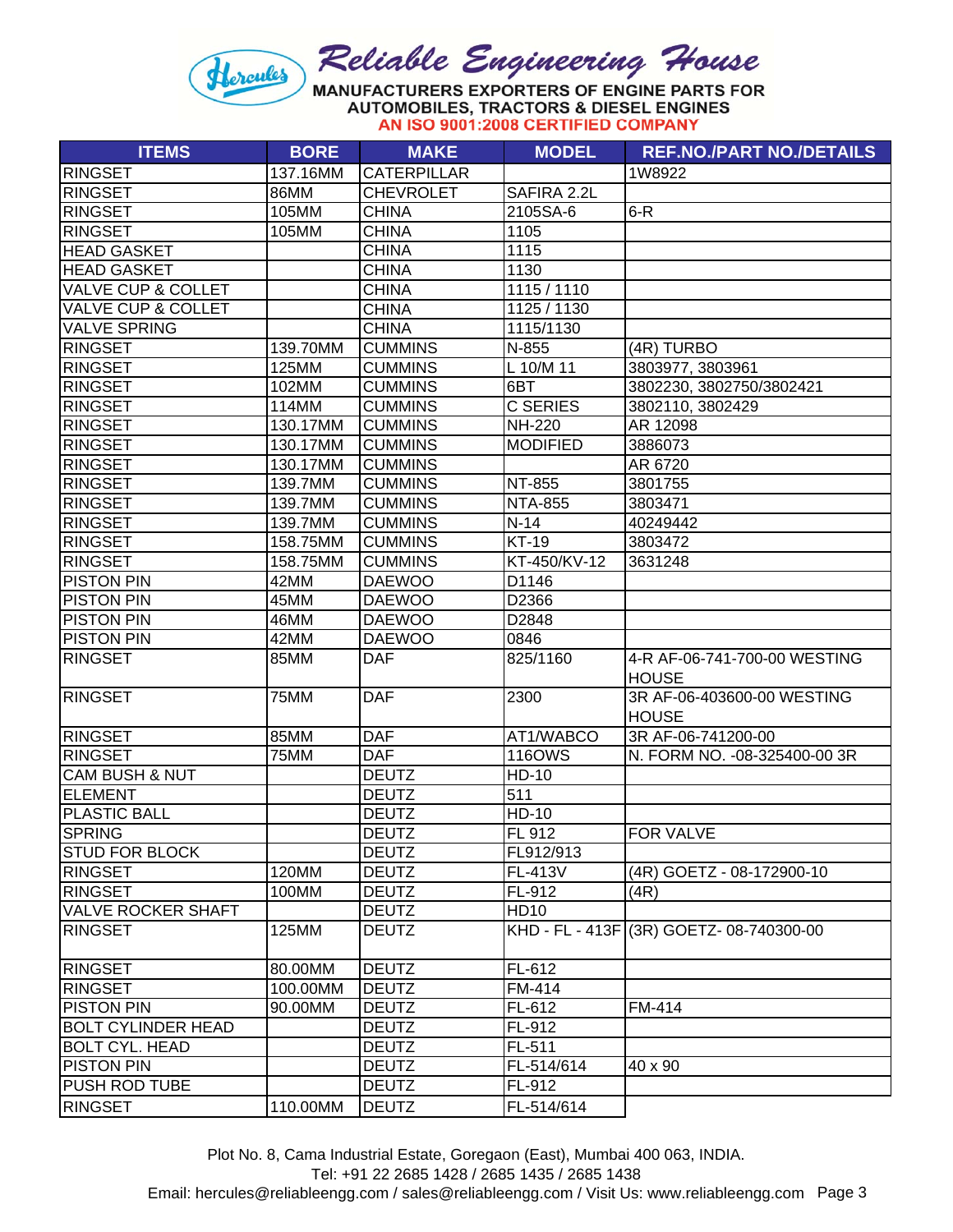**AUTOMOBILES, TRACTORS & DIESEL ENGINES** AN ISO 9001:2008 CERTIFIED COMPANY

| FL-912<br>100.00MM<br><b>DEUTZ</b><br>4R<br>95.00MM<br>FL-712<br><b>DEUTZ</b><br>95.00MM<br><b>DEUTZ</b><br>FL-812D<br><b>SPRING</b><br>IN/EX<br><b>DORMAN</b><br>12QT<br><b>FOR VALVE</b><br><b>DORMAN</b><br>12QT<br><b>INJECTOR</b><br>127MM<br><b>DORMAN</b><br>LD<br>AE R-26270 (5R)<br><b>DORMAN</b><br>12Q<br>158.750MM<br><b>LE</b><br><b>DORMAN</b><br>44.45 X 108<br><b>UNIVERSAL</b><br>6 NARROW+2 WIDE<br>8PRS<br><b>FIAT</b><br>445<br>2715<br>107.213MM FORD<br>(4R)<br>(31.749MM) FORD MAJOR<br><b>FORD</b><br><b>EUROPE</b><br>/THAMES<br><b>FORD</b><br>FOR REAR AXLE 87089997<br><b>FORD</b><br><b>JEEP</b><br>M115 (BORE 3.875")<br><b>CUP &amp; SPRING</b><br><b>FORDSON</b><br><b>FORDSON</b><br>100MM<br><b>BRASS</b><br><b>FORDSON</b><br>100MM<br><b>FORDSON</b><br>$T-70$<br>MAJOR-(5R)<br><b>GULDNER</b><br>$L-79$<br>$35 \times 20 \times 85$<br>$L-79$<br><b>RINGSET</b><br>100.00MM<br><b>GULDNER</b><br><b>RINGSET</b><br>90MM<br><b>HATZ</b><br>E88/89<br>(3R)<br>(3R)<br>80MM<br><b>HATZ</b><br>E 80<br><b>RINGSET</b><br>90MM<br><b>HATZ</b><br>E 89<br><b>RINGSET</b><br>E 108<br><b>RINGSET</b><br>108MM<br><b>HATZ</b><br>(4R)<br>E 673<br>(3R)<br><b>RINGSET</b><br>73MM<br><b>HATZ</b><br>E 75<br>(3R)<br><b>RINGSET</b><br>75MM<br><b>HATZ</b><br><b>RINGSET</b><br>E 79<br>82MM<br><b>HATZ</b><br>(3R)<br><b>PISTON PIN</b><br>EF 750<br>50MM<br><b>HINO</b><br><b>PISTON PIN</b><br>22MM<br><b>HINO</b><br>E2000<br><b>HINO</b><br>EH-700<br>39MM<br><b>PISTON PIN</b><br><b>HINO</b><br><b>DS70</b><br>40MM<br><b>EF 750</b><br><b>PISTON PIN</b><br><b>HINO</b><br>50MM<br>GX-110<br>57MM<br><b>HONDA</b><br>(3R)<br>EM-500<br>(3R)<br>46MM<br><b>HONDA</b><br><b>RINGSET</b><br>109.22MM<br>I.H.C.<br>DT 466<br>(3R)<br><b>IFA</b><br>45MM<br><b>LONG</b><br><b>IFA</b><br>45MM<br><b>SHORT</b><br>35MM<br><b>ISUZU</b><br>4BE1<br>97.10MM<br><b>ISUZU</b><br>125MM<br><b>JENBACH</b><br><b>JW-20</b><br>(5R)<br>115MM<br><b>JENBACH</b><br>JW-15<br>(5R)<br><b>JW-20</b><br><b>JENBACH</b><br>45MM<br><b>KAMAZ</b><br>60MM<br><b>KF34</b><br>$3-R$<br><b>KAWASAKI</b><br><b>KF53</b><br>66MM<br>$3-R$<br><b>KAWASAKI</b><br>K 2400<br>28MM<br><b>KIA</b><br><b>KIA</b><br>K 2700<br>31.75MM<br><b>PRIDE</b> | <b>ITEMS</b>                 | <b>BORE</b> | <b>MAKE</b> | <b>MODEL</b> | <b>REF.NO./PART NO./DETAILS</b> |
|----------------------------------------------------------------------------------------------------------------------------------------------------------------------------------------------------------------------------------------------------------------------------------------------------------------------------------------------------------------------------------------------------------------------------------------------------------------------------------------------------------------------------------------------------------------------------------------------------------------------------------------------------------------------------------------------------------------------------------------------------------------------------------------------------------------------------------------------------------------------------------------------------------------------------------------------------------------------------------------------------------------------------------------------------------------------------------------------------------------------------------------------------------------------------------------------------------------------------------------------------------------------------------------------------------------------------------------------------------------------------------------------------------------------------------------------------------------------------------------------------------------------------------------------------------------------------------------------------------------------------------------------------------------------------------------------------------------------------------------------------------------------------------------------------------------------------------------------------------------------------------------------------------------------------------------------------------------------------------------------------------------------------------------------------------------------------------------------------------------------------------------------------------------------------------------------------------------------------------------------------------|------------------------------|-------------|-------------|--------------|---------------------------------|
|                                                                                                                                                                                                                                                                                                                                                                                                                                                                                                                                                                                                                                                                                                                                                                                                                                                                                                                                                                                                                                                                                                                                                                                                                                                                                                                                                                                                                                                                                                                                                                                                                                                                                                                                                                                                                                                                                                                                                                                                                                                                                                                                                                                                                                                          | <b>RINGSET</b>               |             |             |              |                                 |
|                                                                                                                                                                                                                                                                                                                                                                                                                                                                                                                                                                                                                                                                                                                                                                                                                                                                                                                                                                                                                                                                                                                                                                                                                                                                                                                                                                                                                                                                                                                                                                                                                                                                                                                                                                                                                                                                                                                                                                                                                                                                                                                                                                                                                                                          | <b>PISTON RING</b>           |             |             |              |                                 |
|                                                                                                                                                                                                                                                                                                                                                                                                                                                                                                                                                                                                                                                                                                                                                                                                                                                                                                                                                                                                                                                                                                                                                                                                                                                                                                                                                                                                                                                                                                                                                                                                                                                                                                                                                                                                                                                                                                                                                                                                                                                                                                                                                                                                                                                          | <b>PISTON RING</b>           |             |             |              |                                 |
|                                                                                                                                                                                                                                                                                                                                                                                                                                                                                                                                                                                                                                                                                                                                                                                                                                                                                                                                                                                                                                                                                                                                                                                                                                                                                                                                                                                                                                                                                                                                                                                                                                                                                                                                                                                                                                                                                                                                                                                                                                                                                                                                                                                                                                                          |                              |             |             |              |                                 |
|                                                                                                                                                                                                                                                                                                                                                                                                                                                                                                                                                                                                                                                                                                                                                                                                                                                                                                                                                                                                                                                                                                                                                                                                                                                                                                                                                                                                                                                                                                                                                                                                                                                                                                                                                                                                                                                                                                                                                                                                                                                                                                                                                                                                                                                          | <b>SPRING</b>                |             |             |              |                                 |
|                                                                                                                                                                                                                                                                                                                                                                                                                                                                                                                                                                                                                                                                                                                                                                                                                                                                                                                                                                                                                                                                                                                                                                                                                                                                                                                                                                                                                                                                                                                                                                                                                                                                                                                                                                                                                                                                                                                                                                                                                                                                                                                                                                                                                                                          | <b>RINGSET</b>               |             |             |              |                                 |
|                                                                                                                                                                                                                                                                                                                                                                                                                                                                                                                                                                                                                                                                                                                                                                                                                                                                                                                                                                                                                                                                                                                                                                                                                                                                                                                                                                                                                                                                                                                                                                                                                                                                                                                                                                                                                                                                                                                                                                                                                                                                                                                                                                                                                                                          | <b>RINGSET</b>               |             |             |              |                                 |
|                                                                                                                                                                                                                                                                                                                                                                                                                                                                                                                                                                                                                                                                                                                                                                                                                                                                                                                                                                                                                                                                                                                                                                                                                                                                                                                                                                                                                                                                                                                                                                                                                                                                                                                                                                                                                                                                                                                                                                                                                                                                                                                                                                                                                                                          | <b>PISTON PIN</b>            |             |             |              |                                 |
|                                                                                                                                                                                                                                                                                                                                                                                                                                                                                                                                                                                                                                                                                                                                                                                                                                                                                                                                                                                                                                                                                                                                                                                                                                                                                                                                                                                                                                                                                                                                                                                                                                                                                                                                                                                                                                                                                                                                                                                                                                                                                                                                                                                                                                                          | <b>BEARING BALANCER</b>      |             |             |              |                                 |
|                                                                                                                                                                                                                                                                                                                                                                                                                                                                                                                                                                                                                                                                                                                                                                                                                                                                                                                                                                                                                                                                                                                                                                                                                                                                                                                                                                                                                                                                                                                                                                                                                                                                                                                                                                                                                                                                                                                                                                                                                                                                                                                                                                                                                                                          |                              |             |             |              |                                 |
|                                                                                                                                                                                                                                                                                                                                                                                                                                                                                                                                                                                                                                                                                                                                                                                                                                                                                                                                                                                                                                                                                                                                                                                                                                                                                                                                                                                                                                                                                                                                                                                                                                                                                                                                                                                                                                                                                                                                                                                                                                                                                                                                                                                                                                                          | RINGSET                      |             |             |              |                                 |
|                                                                                                                                                                                                                                                                                                                                                                                                                                                                                                                                                                                                                                                                                                                                                                                                                                                                                                                                                                                                                                                                                                                                                                                                                                                                                                                                                                                                                                                                                                                                                                                                                                                                                                                                                                                                                                                                                                                                                                                                                                                                                                                                                                                                                                                          | <b>PISTON PIN</b>            |             |             |              |                                 |
|                                                                                                                                                                                                                                                                                                                                                                                                                                                                                                                                                                                                                                                                                                                                                                                                                                                                                                                                                                                                                                                                                                                                                                                                                                                                                                                                                                                                                                                                                                                                                                                                                                                                                                                                                                                                                                                                                                                                                                                                                                                                                                                                                                                                                                                          |                              |             |             |              |                                 |
|                                                                                                                                                                                                                                                                                                                                                                                                                                                                                                                                                                                                                                                                                                                                                                                                                                                                                                                                                                                                                                                                                                                                                                                                                                                                                                                                                                                                                                                                                                                                                                                                                                                                                                                                                                                                                                                                                                                                                                                                                                                                                                                                                                                                                                                          | <b>CRUSH WASHER</b>          |             |             |              |                                 |
|                                                                                                                                                                                                                                                                                                                                                                                                                                                                                                                                                                                                                                                                                                                                                                                                                                                                                                                                                                                                                                                                                                                                                                                                                                                                                                                                                                                                                                                                                                                                                                                                                                                                                                                                                                                                                                                                                                                                                                                                                                                                                                                                                                                                                                                          | <b>PISTON PIN</b>            |             |             |              |                                 |
|                                                                                                                                                                                                                                                                                                                                                                                                                                                                                                                                                                                                                                                                                                                                                                                                                                                                                                                                                                                                                                                                                                                                                                                                                                                                                                                                                                                                                                                                                                                                                                                                                                                                                                                                                                                                                                                                                                                                                                                                                                                                                                                                                                                                                                                          |                              |             |             |              |                                 |
|                                                                                                                                                                                                                                                                                                                                                                                                                                                                                                                                                                                                                                                                                                                                                                                                                                                                                                                                                                                                                                                                                                                                                                                                                                                                                                                                                                                                                                                                                                                                                                                                                                                                                                                                                                                                                                                                                                                                                                                                                                                                                                                                                                                                                                                          | <b>LINER SHIMS</b>           |             |             |              |                                 |
|                                                                                                                                                                                                                                                                                                                                                                                                                                                                                                                                                                                                                                                                                                                                                                                                                                                                                                                                                                                                                                                                                                                                                                                                                                                                                                                                                                                                                                                                                                                                                                                                                                                                                                                                                                                                                                                                                                                                                                                                                                                                                                                                                                                                                                                          | <b>VALVE CUP&amp; COLLET</b> |             |             |              |                                 |
|                                                                                                                                                                                                                                                                                                                                                                                                                                                                                                                                                                                                                                                                                                                                                                                                                                                                                                                                                                                                                                                                                                                                                                                                                                                                                                                                                                                                                                                                                                                                                                                                                                                                                                                                                                                                                                                                                                                                                                                                                                                                                                                                                                                                                                                          | <b>RINGSET</b>               |             |             |              |                                 |
|                                                                                                                                                                                                                                                                                                                                                                                                                                                                                                                                                                                                                                                                                                                                                                                                                                                                                                                                                                                                                                                                                                                                                                                                                                                                                                                                                                                                                                                                                                                                                                                                                                                                                                                                                                                                                                                                                                                                                                                                                                                                                                                                                                                                                                                          | <b>PISTON PIN</b>            |             |             |              |                                 |
|                                                                                                                                                                                                                                                                                                                                                                                                                                                                                                                                                                                                                                                                                                                                                                                                                                                                                                                                                                                                                                                                                                                                                                                                                                                                                                                                                                                                                                                                                                                                                                                                                                                                                                                                                                                                                                                                                                                                                                                                                                                                                                                                                                                                                                                          |                              |             |             |              |                                 |
|                                                                                                                                                                                                                                                                                                                                                                                                                                                                                                                                                                                                                                                                                                                                                                                                                                                                                                                                                                                                                                                                                                                                                                                                                                                                                                                                                                                                                                                                                                                                                                                                                                                                                                                                                                                                                                                                                                                                                                                                                                                                                                                                                                                                                                                          |                              |             |             |              |                                 |
|                                                                                                                                                                                                                                                                                                                                                                                                                                                                                                                                                                                                                                                                                                                                                                                                                                                                                                                                                                                                                                                                                                                                                                                                                                                                                                                                                                                                                                                                                                                                                                                                                                                                                                                                                                                                                                                                                                                                                                                                                                                                                                                                                                                                                                                          |                              |             |             |              |                                 |
|                                                                                                                                                                                                                                                                                                                                                                                                                                                                                                                                                                                                                                                                                                                                                                                                                                                                                                                                                                                                                                                                                                                                                                                                                                                                                                                                                                                                                                                                                                                                                                                                                                                                                                                                                                                                                                                                                                                                                                                                                                                                                                                                                                                                                                                          |                              |             |             |              |                                 |
|                                                                                                                                                                                                                                                                                                                                                                                                                                                                                                                                                                                                                                                                                                                                                                                                                                                                                                                                                                                                                                                                                                                                                                                                                                                                                                                                                                                                                                                                                                                                                                                                                                                                                                                                                                                                                                                                                                                                                                                                                                                                                                                                                                                                                                                          |                              |             |             |              |                                 |
|                                                                                                                                                                                                                                                                                                                                                                                                                                                                                                                                                                                                                                                                                                                                                                                                                                                                                                                                                                                                                                                                                                                                                                                                                                                                                                                                                                                                                                                                                                                                                                                                                                                                                                                                                                                                                                                                                                                                                                                                                                                                                                                                                                                                                                                          |                              |             |             |              |                                 |
|                                                                                                                                                                                                                                                                                                                                                                                                                                                                                                                                                                                                                                                                                                                                                                                                                                                                                                                                                                                                                                                                                                                                                                                                                                                                                                                                                                                                                                                                                                                                                                                                                                                                                                                                                                                                                                                                                                                                                                                                                                                                                                                                                                                                                                                          |                              |             |             |              |                                 |
|                                                                                                                                                                                                                                                                                                                                                                                                                                                                                                                                                                                                                                                                                                                                                                                                                                                                                                                                                                                                                                                                                                                                                                                                                                                                                                                                                                                                                                                                                                                                                                                                                                                                                                                                                                                                                                                                                                                                                                                                                                                                                                                                                                                                                                                          |                              |             |             |              |                                 |
|                                                                                                                                                                                                                                                                                                                                                                                                                                                                                                                                                                                                                                                                                                                                                                                                                                                                                                                                                                                                                                                                                                                                                                                                                                                                                                                                                                                                                                                                                                                                                                                                                                                                                                                                                                                                                                                                                                                                                                                                                                                                                                                                                                                                                                                          |                              |             |             |              |                                 |
|                                                                                                                                                                                                                                                                                                                                                                                                                                                                                                                                                                                                                                                                                                                                                                                                                                                                                                                                                                                                                                                                                                                                                                                                                                                                                                                                                                                                                                                                                                                                                                                                                                                                                                                                                                                                                                                                                                                                                                                                                                                                                                                                                                                                                                                          |                              |             |             |              |                                 |
|                                                                                                                                                                                                                                                                                                                                                                                                                                                                                                                                                                                                                                                                                                                                                                                                                                                                                                                                                                                                                                                                                                                                                                                                                                                                                                                                                                                                                                                                                                                                                                                                                                                                                                                                                                                                                                                                                                                                                                                                                                                                                                                                                                                                                                                          | <b>PISTON PIN</b>            |             |             |              |                                 |
|                                                                                                                                                                                                                                                                                                                                                                                                                                                                                                                                                                                                                                                                                                                                                                                                                                                                                                                                                                                                                                                                                                                                                                                                                                                                                                                                                                                                                                                                                                                                                                                                                                                                                                                                                                                                                                                                                                                                                                                                                                                                                                                                                                                                                                                          |                              |             |             |              |                                 |
|                                                                                                                                                                                                                                                                                                                                                                                                                                                                                                                                                                                                                                                                                                                                                                                                                                                                                                                                                                                                                                                                                                                                                                                                                                                                                                                                                                                                                                                                                                                                                                                                                                                                                                                                                                                                                                                                                                                                                                                                                                                                                                                                                                                                                                                          |                              |             |             |              |                                 |
|                                                                                                                                                                                                                                                                                                                                                                                                                                                                                                                                                                                                                                                                                                                                                                                                                                                                                                                                                                                                                                                                                                                                                                                                                                                                                                                                                                                                                                                                                                                                                                                                                                                                                                                                                                                                                                                                                                                                                                                                                                                                                                                                                                                                                                                          | <b>RINGSET</b>               |             |             |              |                                 |
|                                                                                                                                                                                                                                                                                                                                                                                                                                                                                                                                                                                                                                                                                                                                                                                                                                                                                                                                                                                                                                                                                                                                                                                                                                                                                                                                                                                                                                                                                                                                                                                                                                                                                                                                                                                                                                                                                                                                                                                                                                                                                                                                                                                                                                                          | <b>RINGSET</b>               |             |             |              |                                 |
|                                                                                                                                                                                                                                                                                                                                                                                                                                                                                                                                                                                                                                                                                                                                                                                                                                                                                                                                                                                                                                                                                                                                                                                                                                                                                                                                                                                                                                                                                                                                                                                                                                                                                                                                                                                                                                                                                                                                                                                                                                                                                                                                                                                                                                                          |                              |             |             |              |                                 |
|                                                                                                                                                                                                                                                                                                                                                                                                                                                                                                                                                                                                                                                                                                                                                                                                                                                                                                                                                                                                                                                                                                                                                                                                                                                                                                                                                                                                                                                                                                                                                                                                                                                                                                                                                                                                                                                                                                                                                                                                                                                                                                                                                                                                                                                          | <b>PISTON PIN</b>            |             |             |              |                                 |
|                                                                                                                                                                                                                                                                                                                                                                                                                                                                                                                                                                                                                                                                                                                                                                                                                                                                                                                                                                                                                                                                                                                                                                                                                                                                                                                                                                                                                                                                                                                                                                                                                                                                                                                                                                                                                                                                                                                                                                                                                                                                                                                                                                                                                                                          | <b>PISTON PIN</b>            |             |             |              |                                 |
|                                                                                                                                                                                                                                                                                                                                                                                                                                                                                                                                                                                                                                                                                                                                                                                                                                                                                                                                                                                                                                                                                                                                                                                                                                                                                                                                                                                                                                                                                                                                                                                                                                                                                                                                                                                                                                                                                                                                                                                                                                                                                                                                                                                                                                                          | <b>PISTON PIN</b>            |             |             |              |                                 |
|                                                                                                                                                                                                                                                                                                                                                                                                                                                                                                                                                                                                                                                                                                                                                                                                                                                                                                                                                                                                                                                                                                                                                                                                                                                                                                                                                                                                                                                                                                                                                                                                                                                                                                                                                                                                                                                                                                                                                                                                                                                                                                                                                                                                                                                          | <b>PISTON RINGSET</b>        |             |             |              |                                 |
|                                                                                                                                                                                                                                                                                                                                                                                                                                                                                                                                                                                                                                                                                                                                                                                                                                                                                                                                                                                                                                                                                                                                                                                                                                                                                                                                                                                                                                                                                                                                                                                                                                                                                                                                                                                                                                                                                                                                                                                                                                                                                                                                                                                                                                                          | <b>RINGSET</b>               |             |             |              |                                 |
|                                                                                                                                                                                                                                                                                                                                                                                                                                                                                                                                                                                                                                                                                                                                                                                                                                                                                                                                                                                                                                                                                                                                                                                                                                                                                                                                                                                                                                                                                                                                                                                                                                                                                                                                                                                                                                                                                                                                                                                                                                                                                                                                                                                                                                                          | <b>RINGSET</b>               |             |             |              |                                 |
|                                                                                                                                                                                                                                                                                                                                                                                                                                                                                                                                                                                                                                                                                                                                                                                                                                                                                                                                                                                                                                                                                                                                                                                                                                                                                                                                                                                                                                                                                                                                                                                                                                                                                                                                                                                                                                                                                                                                                                                                                                                                                                                                                                                                                                                          | <b>VALVE SPRING</b>          |             |             |              |                                 |
|                                                                                                                                                                                                                                                                                                                                                                                                                                                                                                                                                                                                                                                                                                                                                                                                                                                                                                                                                                                                                                                                                                                                                                                                                                                                                                                                                                                                                                                                                                                                                                                                                                                                                                                                                                                                                                                                                                                                                                                                                                                                                                                                                                                                                                                          | <b>PISTON PIN</b>            |             |             |              |                                 |
|                                                                                                                                                                                                                                                                                                                                                                                                                                                                                                                                                                                                                                                                                                                                                                                                                                                                                                                                                                                                                                                                                                                                                                                                                                                                                                                                                                                                                                                                                                                                                                                                                                                                                                                                                                                                                                                                                                                                                                                                                                                                                                                                                                                                                                                          | <b>RINGSET</b>               |             |             |              |                                 |
|                                                                                                                                                                                                                                                                                                                                                                                                                                                                                                                                                                                                                                                                                                                                                                                                                                                                                                                                                                                                                                                                                                                                                                                                                                                                                                                                                                                                                                                                                                                                                                                                                                                                                                                                                                                                                                                                                                                                                                                                                                                                                                                                                                                                                                                          | <b>RINGSET</b>               |             |             |              |                                 |
|                                                                                                                                                                                                                                                                                                                                                                                                                                                                                                                                                                                                                                                                                                                                                                                                                                                                                                                                                                                                                                                                                                                                                                                                                                                                                                                                                                                                                                                                                                                                                                                                                                                                                                                                                                                                                                                                                                                                                                                                                                                                                                                                                                                                                                                          | <b>PISTON PIN</b>            |             |             |              |                                 |
|                                                                                                                                                                                                                                                                                                                                                                                                                                                                                                                                                                                                                                                                                                                                                                                                                                                                                                                                                                                                                                                                                                                                                                                                                                                                                                                                                                                                                                                                                                                                                                                                                                                                                                                                                                                                                                                                                                                                                                                                                                                                                                                                                                                                                                                          | <b>PISTON PIN</b>            |             |             |              |                                 |
|                                                                                                                                                                                                                                                                                                                                                                                                                                                                                                                                                                                                                                                                                                                                                                                                                                                                                                                                                                                                                                                                                                                                                                                                                                                                                                                                                                                                                                                                                                                                                                                                                                                                                                                                                                                                                                                                                                                                                                                                                                                                                                                                                                                                                                                          | <b>RINGSET</b>               | 83MM        | <b>KIA</b>  |              |                                 |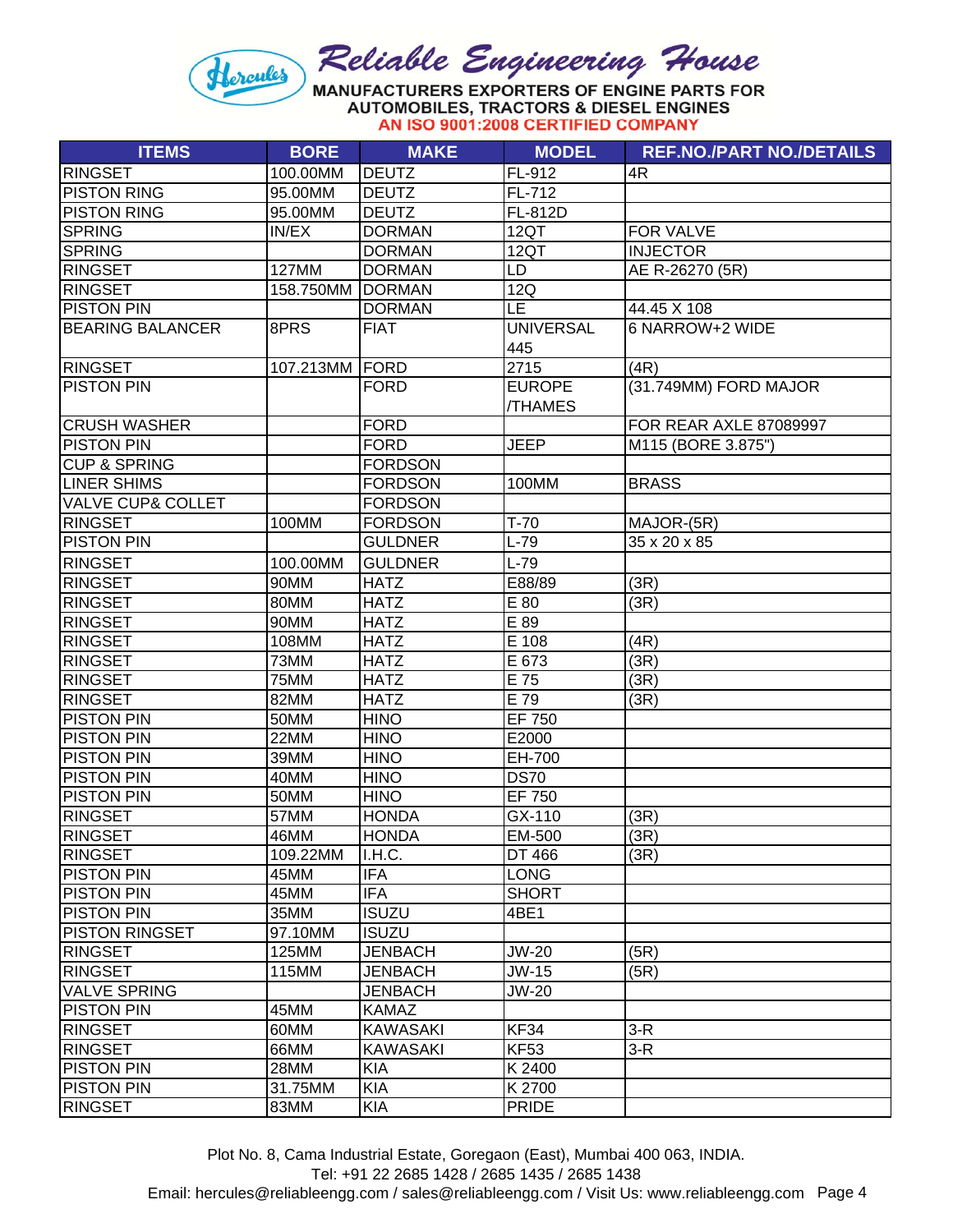# Reliable Engineering House Hercules

MANUFACTURERS EXPORTERS OF ENGINE PARTS FOR **AUTOMOBILES, TRACTORS & DIESEL ENGINES** AN ISO 9001:2008 CERTIFIED COMPANY

| <b>KOMATSU</b><br><b>RINGSET</b><br>155MM<br>S6D155<br>P.N.6128-31-206<br>CON ROD BOLT & NUT<br><b>KOMATSU</b><br>6D155<br>SHAFT PLANETARY<br><b>KOMATSU</b><br>6D155<br>175-15-42532<br>SHAFT PLANETARY<br><b>KOMATSU</b><br>6D155<br>175-15-42512<br><b>VALVE FOR OIL FILTER</b><br><b>KOMATSU</b><br>6D155<br><b>TRANSMISSION SEALING RING</b><br><b>KOMATSU</b><br>6D155<br><b>GEAR BOX SEALING RING</b><br>6D155<br><b>KOMATSU</b><br><b>PISTON PIN</b><br>50MM<br><b>KRAZ</b><br><b>BOLT BANJO</b><br>12MM<br><b>KUBOTA</b><br><b>FOR FUEL</b><br><b>KND 3200</b><br><b>COLLETS</b><br><b>KUBOTA</b><br><b>GA 70</b><br><b>CRANKSHAFT NUT</b><br><b>KUBOTA</b><br><b>HEAD GASKET</b><br><b>KUBOTA</b><br>ER-100<br><b>HEAD GASKET</b><br><b>KUBOTA</b><br><b>RK-80</b><br><b>RINGSET</b><br><b>KUBOTA</b><br>KND-3200<br>150MM<br>(4R)<br><b>NOZZLE WASHER</b><br><b>KUBOTA</b><br><b>RINGSET</b><br><b>LAND ROVER</b><br><b>DIESEL</b><br>90.475MM<br>5R-R-16924<br><b>RINGSET</b><br><b>LAND ROVER</b><br>90.475MM<br><b>PETROL</b><br>3R-R-11680<br><b>PISTON PIN</b><br><b>LAND ROVER</b><br><b>RINGSET</b><br><b>LAND ROVER</b><br>69.50MM<br><b>RINGSET</b><br>107.226MM LEYLAND<br>410/411/420<br>(3R)<br>CON ROD. BOLT & NUT<br><b>LISTER</b><br>LD<br>$\overline{\mathsf{ST}}$<br>CON ROD. BOLT & NUT<br><b>LISTER</b><br>$\overline{\text{ST}}$<br><b>OIL GAUGE</b><br><b>LISTER</b><br><b>RINGSET</b><br><b>HR</b><br>108.001MM LISTER<br>$\overline{\mathsf{ST}}$<br><b>RINGSET</b><br>95.25MM<br><b>LISTER</b><br>LV<br><b>RINGSET</b><br>85.73MM<br><b>LISTER</b><br>JA6<br><b>RINGSET</b><br>127MM<br><b>LISTER</b><br><b>RINGSET</b><br>98.425MM<br><b>LISTER</b><br>TR/TL<br>(3R)<br><b>SR</b><br>(5R)<br><b>RINGSET</b><br><b>LISTER</b><br>88.90MM<br><b>RINGSET</b><br>HA<br>(5R)<br>101.651MM<br><b>LISTER</b><br><b>RINGSET</b><br>82.550MM<br><b>LISTER</b><br>LT<br><b>GOVERNOR PIN &amp; LOCK</b><br><b>PIN</b><br>8/1<br><b>LISTER</b><br><b>ST</b><br>ADJ. SCREW & NUT FOR<br><b>LISTER</b><br><b>ROCKER</b><br><b>ST</b><br>STUD & NUT FOR HEAD<br><b>LISTER</b><br>270-00120<br><b>COVER</b><br><b>ST</b><br>STUD & NUT FOR<br><b>LISTER</b><br>270-00712<br><b>EXHAUST MANIFOLD</b><br>$\overline{\text{ST}}$<br><b>LISTER</b><br><b>FUEL PUMP SHACKLE ASSY.</b><br><b>ST</b><br>ALLEN SCREW FOR MAIN<br><b>LISTER</b><br>270-00152<br><b>BEARING HOUSING</b><br><b>ST</b><br><b>STUD FOR CYL. HEAD</b><br><b>LISTER</b><br><b>LONG</b><br><b>ST</b><br><b>VALVE SPRING</b><br><b>LISTER</b><br><b>CYLINDER HEAD STUD</b><br><b>LISTER</b><br><b>ST</b><br><b>SHORT</b><br><b>WITH NUT</b><br>85MM<br><b>LOMBARDINI</b><br>(4R)<br><b>RINGSET</b><br>LD-450/510<br>27.0 HP-2CYL.<br>(3R)<br><b>RINGSET</b><br>100MM<br>LOMBARDINI<br><b>LOMBARDINI</b><br><b>RINGSET</b><br>85MM<br>283 8210 057 | <b>ITEMS</b> | <b>BORE</b> | <b>MAKE</b> | <b>MODEL</b> | <b>REF.NO./PART NO./DETAILS</b> |
|--------------------------------------------------------------------------------------------------------------------------------------------------------------------------------------------------------------------------------------------------------------------------------------------------------------------------------------------------------------------------------------------------------------------------------------------------------------------------------------------------------------------------------------------------------------------------------------------------------------------------------------------------------------------------------------------------------------------------------------------------------------------------------------------------------------------------------------------------------------------------------------------------------------------------------------------------------------------------------------------------------------------------------------------------------------------------------------------------------------------------------------------------------------------------------------------------------------------------------------------------------------------------------------------------------------------------------------------------------------------------------------------------------------------------------------------------------------------------------------------------------------------------------------------------------------------------------------------------------------------------------------------------------------------------------------------------------------------------------------------------------------------------------------------------------------------------------------------------------------------------------------------------------------------------------------------------------------------------------------------------------------------------------------------------------------------------------------------------------------------------------------------------------------------------------------------------------------------------------------------------------------------------------------------------------------------------------------------------------------------------------------------------------------------------------------------------------------------------------------------------------------------------------------------------------------------------------------------------------------------------------------------------------------------------------------------------------------------------------------------------------------------------------------------------------------------------------------|--------------|-------------|-------------|--------------|---------------------------------|
|                                                                                                                                                                                                                                                                                                                                                                                                                                                                                                                                                                                                                                                                                                                                                                                                                                                                                                                                                                                                                                                                                                                                                                                                                                                                                                                                                                                                                                                                                                                                                                                                                                                                                                                                                                                                                                                                                                                                                                                                                                                                                                                                                                                                                                                                                                                                                                                                                                                                                                                                                                                                                                                                                                                                                                                                                                      |              |             |             |              |                                 |
|                                                                                                                                                                                                                                                                                                                                                                                                                                                                                                                                                                                                                                                                                                                                                                                                                                                                                                                                                                                                                                                                                                                                                                                                                                                                                                                                                                                                                                                                                                                                                                                                                                                                                                                                                                                                                                                                                                                                                                                                                                                                                                                                                                                                                                                                                                                                                                                                                                                                                                                                                                                                                                                                                                                                                                                                                                      |              |             |             |              |                                 |
|                                                                                                                                                                                                                                                                                                                                                                                                                                                                                                                                                                                                                                                                                                                                                                                                                                                                                                                                                                                                                                                                                                                                                                                                                                                                                                                                                                                                                                                                                                                                                                                                                                                                                                                                                                                                                                                                                                                                                                                                                                                                                                                                                                                                                                                                                                                                                                                                                                                                                                                                                                                                                                                                                                                                                                                                                                      |              |             |             |              |                                 |
|                                                                                                                                                                                                                                                                                                                                                                                                                                                                                                                                                                                                                                                                                                                                                                                                                                                                                                                                                                                                                                                                                                                                                                                                                                                                                                                                                                                                                                                                                                                                                                                                                                                                                                                                                                                                                                                                                                                                                                                                                                                                                                                                                                                                                                                                                                                                                                                                                                                                                                                                                                                                                                                                                                                                                                                                                                      |              |             |             |              |                                 |
|                                                                                                                                                                                                                                                                                                                                                                                                                                                                                                                                                                                                                                                                                                                                                                                                                                                                                                                                                                                                                                                                                                                                                                                                                                                                                                                                                                                                                                                                                                                                                                                                                                                                                                                                                                                                                                                                                                                                                                                                                                                                                                                                                                                                                                                                                                                                                                                                                                                                                                                                                                                                                                                                                                                                                                                                                                      |              |             |             |              |                                 |
|                                                                                                                                                                                                                                                                                                                                                                                                                                                                                                                                                                                                                                                                                                                                                                                                                                                                                                                                                                                                                                                                                                                                                                                                                                                                                                                                                                                                                                                                                                                                                                                                                                                                                                                                                                                                                                                                                                                                                                                                                                                                                                                                                                                                                                                                                                                                                                                                                                                                                                                                                                                                                                                                                                                                                                                                                                      |              |             |             |              |                                 |
|                                                                                                                                                                                                                                                                                                                                                                                                                                                                                                                                                                                                                                                                                                                                                                                                                                                                                                                                                                                                                                                                                                                                                                                                                                                                                                                                                                                                                                                                                                                                                                                                                                                                                                                                                                                                                                                                                                                                                                                                                                                                                                                                                                                                                                                                                                                                                                                                                                                                                                                                                                                                                                                                                                                                                                                                                                      |              |             |             |              |                                 |
|                                                                                                                                                                                                                                                                                                                                                                                                                                                                                                                                                                                                                                                                                                                                                                                                                                                                                                                                                                                                                                                                                                                                                                                                                                                                                                                                                                                                                                                                                                                                                                                                                                                                                                                                                                                                                                                                                                                                                                                                                                                                                                                                                                                                                                                                                                                                                                                                                                                                                                                                                                                                                                                                                                                                                                                                                                      |              |             |             |              |                                 |
|                                                                                                                                                                                                                                                                                                                                                                                                                                                                                                                                                                                                                                                                                                                                                                                                                                                                                                                                                                                                                                                                                                                                                                                                                                                                                                                                                                                                                                                                                                                                                                                                                                                                                                                                                                                                                                                                                                                                                                                                                                                                                                                                                                                                                                                                                                                                                                                                                                                                                                                                                                                                                                                                                                                                                                                                                                      |              |             |             |              |                                 |
|                                                                                                                                                                                                                                                                                                                                                                                                                                                                                                                                                                                                                                                                                                                                                                                                                                                                                                                                                                                                                                                                                                                                                                                                                                                                                                                                                                                                                                                                                                                                                                                                                                                                                                                                                                                                                                                                                                                                                                                                                                                                                                                                                                                                                                                                                                                                                                                                                                                                                                                                                                                                                                                                                                                                                                                                                                      |              |             |             |              |                                 |
|                                                                                                                                                                                                                                                                                                                                                                                                                                                                                                                                                                                                                                                                                                                                                                                                                                                                                                                                                                                                                                                                                                                                                                                                                                                                                                                                                                                                                                                                                                                                                                                                                                                                                                                                                                                                                                                                                                                                                                                                                                                                                                                                                                                                                                                                                                                                                                                                                                                                                                                                                                                                                                                                                                                                                                                                                                      |              |             |             |              |                                 |
|                                                                                                                                                                                                                                                                                                                                                                                                                                                                                                                                                                                                                                                                                                                                                                                                                                                                                                                                                                                                                                                                                                                                                                                                                                                                                                                                                                                                                                                                                                                                                                                                                                                                                                                                                                                                                                                                                                                                                                                                                                                                                                                                                                                                                                                                                                                                                                                                                                                                                                                                                                                                                                                                                                                                                                                                                                      |              |             |             |              |                                 |
|                                                                                                                                                                                                                                                                                                                                                                                                                                                                                                                                                                                                                                                                                                                                                                                                                                                                                                                                                                                                                                                                                                                                                                                                                                                                                                                                                                                                                                                                                                                                                                                                                                                                                                                                                                                                                                                                                                                                                                                                                                                                                                                                                                                                                                                                                                                                                                                                                                                                                                                                                                                                                                                                                                                                                                                                                                      |              |             |             |              |                                 |
|                                                                                                                                                                                                                                                                                                                                                                                                                                                                                                                                                                                                                                                                                                                                                                                                                                                                                                                                                                                                                                                                                                                                                                                                                                                                                                                                                                                                                                                                                                                                                                                                                                                                                                                                                                                                                                                                                                                                                                                                                                                                                                                                                                                                                                                                                                                                                                                                                                                                                                                                                                                                                                                                                                                                                                                                                                      |              |             |             |              |                                 |
|                                                                                                                                                                                                                                                                                                                                                                                                                                                                                                                                                                                                                                                                                                                                                                                                                                                                                                                                                                                                                                                                                                                                                                                                                                                                                                                                                                                                                                                                                                                                                                                                                                                                                                                                                                                                                                                                                                                                                                                                                                                                                                                                                                                                                                                                                                                                                                                                                                                                                                                                                                                                                                                                                                                                                                                                                                      |              |             |             |              |                                 |
|                                                                                                                                                                                                                                                                                                                                                                                                                                                                                                                                                                                                                                                                                                                                                                                                                                                                                                                                                                                                                                                                                                                                                                                                                                                                                                                                                                                                                                                                                                                                                                                                                                                                                                                                                                                                                                                                                                                                                                                                                                                                                                                                                                                                                                                                                                                                                                                                                                                                                                                                                                                                                                                                                                                                                                                                                                      |              |             |             |              |                                 |
|                                                                                                                                                                                                                                                                                                                                                                                                                                                                                                                                                                                                                                                                                                                                                                                                                                                                                                                                                                                                                                                                                                                                                                                                                                                                                                                                                                                                                                                                                                                                                                                                                                                                                                                                                                                                                                                                                                                                                                                                                                                                                                                                                                                                                                                                                                                                                                                                                                                                                                                                                                                                                                                                                                                                                                                                                                      |              |             |             |              |                                 |
|                                                                                                                                                                                                                                                                                                                                                                                                                                                                                                                                                                                                                                                                                                                                                                                                                                                                                                                                                                                                                                                                                                                                                                                                                                                                                                                                                                                                                                                                                                                                                                                                                                                                                                                                                                                                                                                                                                                                                                                                                                                                                                                                                                                                                                                                                                                                                                                                                                                                                                                                                                                                                                                                                                                                                                                                                                      |              |             |             |              |                                 |
|                                                                                                                                                                                                                                                                                                                                                                                                                                                                                                                                                                                                                                                                                                                                                                                                                                                                                                                                                                                                                                                                                                                                                                                                                                                                                                                                                                                                                                                                                                                                                                                                                                                                                                                                                                                                                                                                                                                                                                                                                                                                                                                                                                                                                                                                                                                                                                                                                                                                                                                                                                                                                                                                                                                                                                                                                                      |              |             |             |              |                                 |
|                                                                                                                                                                                                                                                                                                                                                                                                                                                                                                                                                                                                                                                                                                                                                                                                                                                                                                                                                                                                                                                                                                                                                                                                                                                                                                                                                                                                                                                                                                                                                                                                                                                                                                                                                                                                                                                                                                                                                                                                                                                                                                                                                                                                                                                                                                                                                                                                                                                                                                                                                                                                                                                                                                                                                                                                                                      |              |             |             |              |                                 |
|                                                                                                                                                                                                                                                                                                                                                                                                                                                                                                                                                                                                                                                                                                                                                                                                                                                                                                                                                                                                                                                                                                                                                                                                                                                                                                                                                                                                                                                                                                                                                                                                                                                                                                                                                                                                                                                                                                                                                                                                                                                                                                                                                                                                                                                                                                                                                                                                                                                                                                                                                                                                                                                                                                                                                                                                                                      |              |             |             |              |                                 |
|                                                                                                                                                                                                                                                                                                                                                                                                                                                                                                                                                                                                                                                                                                                                                                                                                                                                                                                                                                                                                                                                                                                                                                                                                                                                                                                                                                                                                                                                                                                                                                                                                                                                                                                                                                                                                                                                                                                                                                                                                                                                                                                                                                                                                                                                                                                                                                                                                                                                                                                                                                                                                                                                                                                                                                                                                                      |              |             |             |              |                                 |
|                                                                                                                                                                                                                                                                                                                                                                                                                                                                                                                                                                                                                                                                                                                                                                                                                                                                                                                                                                                                                                                                                                                                                                                                                                                                                                                                                                                                                                                                                                                                                                                                                                                                                                                                                                                                                                                                                                                                                                                                                                                                                                                                                                                                                                                                                                                                                                                                                                                                                                                                                                                                                                                                                                                                                                                                                                      |              |             |             |              |                                 |
|                                                                                                                                                                                                                                                                                                                                                                                                                                                                                                                                                                                                                                                                                                                                                                                                                                                                                                                                                                                                                                                                                                                                                                                                                                                                                                                                                                                                                                                                                                                                                                                                                                                                                                                                                                                                                                                                                                                                                                                                                                                                                                                                                                                                                                                                                                                                                                                                                                                                                                                                                                                                                                                                                                                                                                                                                                      |              |             |             |              |                                 |
|                                                                                                                                                                                                                                                                                                                                                                                                                                                                                                                                                                                                                                                                                                                                                                                                                                                                                                                                                                                                                                                                                                                                                                                                                                                                                                                                                                                                                                                                                                                                                                                                                                                                                                                                                                                                                                                                                                                                                                                                                                                                                                                                                                                                                                                                                                                                                                                                                                                                                                                                                                                                                                                                                                                                                                                                                                      |              |             |             |              |                                 |
|                                                                                                                                                                                                                                                                                                                                                                                                                                                                                                                                                                                                                                                                                                                                                                                                                                                                                                                                                                                                                                                                                                                                                                                                                                                                                                                                                                                                                                                                                                                                                                                                                                                                                                                                                                                                                                                                                                                                                                                                                                                                                                                                                                                                                                                                                                                                                                                                                                                                                                                                                                                                                                                                                                                                                                                                                                      |              |             |             |              |                                 |
|                                                                                                                                                                                                                                                                                                                                                                                                                                                                                                                                                                                                                                                                                                                                                                                                                                                                                                                                                                                                                                                                                                                                                                                                                                                                                                                                                                                                                                                                                                                                                                                                                                                                                                                                                                                                                                                                                                                                                                                                                                                                                                                                                                                                                                                                                                                                                                                                                                                                                                                                                                                                                                                                                                                                                                                                                                      |              |             |             |              |                                 |
|                                                                                                                                                                                                                                                                                                                                                                                                                                                                                                                                                                                                                                                                                                                                                                                                                                                                                                                                                                                                                                                                                                                                                                                                                                                                                                                                                                                                                                                                                                                                                                                                                                                                                                                                                                                                                                                                                                                                                                                                                                                                                                                                                                                                                                                                                                                                                                                                                                                                                                                                                                                                                                                                                                                                                                                                                                      |              |             |             |              |                                 |
|                                                                                                                                                                                                                                                                                                                                                                                                                                                                                                                                                                                                                                                                                                                                                                                                                                                                                                                                                                                                                                                                                                                                                                                                                                                                                                                                                                                                                                                                                                                                                                                                                                                                                                                                                                                                                                                                                                                                                                                                                                                                                                                                                                                                                                                                                                                                                                                                                                                                                                                                                                                                                                                                                                                                                                                                                                      |              |             |             |              |                                 |
|                                                                                                                                                                                                                                                                                                                                                                                                                                                                                                                                                                                                                                                                                                                                                                                                                                                                                                                                                                                                                                                                                                                                                                                                                                                                                                                                                                                                                                                                                                                                                                                                                                                                                                                                                                                                                                                                                                                                                                                                                                                                                                                                                                                                                                                                                                                                                                                                                                                                                                                                                                                                                                                                                                                                                                                                                                      |              |             |             |              |                                 |
|                                                                                                                                                                                                                                                                                                                                                                                                                                                                                                                                                                                                                                                                                                                                                                                                                                                                                                                                                                                                                                                                                                                                                                                                                                                                                                                                                                                                                                                                                                                                                                                                                                                                                                                                                                                                                                                                                                                                                                                                                                                                                                                                                                                                                                                                                                                                                                                                                                                                                                                                                                                                                                                                                                                                                                                                                                      |              |             |             |              |                                 |
|                                                                                                                                                                                                                                                                                                                                                                                                                                                                                                                                                                                                                                                                                                                                                                                                                                                                                                                                                                                                                                                                                                                                                                                                                                                                                                                                                                                                                                                                                                                                                                                                                                                                                                                                                                                                                                                                                                                                                                                                                                                                                                                                                                                                                                                                                                                                                                                                                                                                                                                                                                                                                                                                                                                                                                                                                                      |              |             |             |              |                                 |
|                                                                                                                                                                                                                                                                                                                                                                                                                                                                                                                                                                                                                                                                                                                                                                                                                                                                                                                                                                                                                                                                                                                                                                                                                                                                                                                                                                                                                                                                                                                                                                                                                                                                                                                                                                                                                                                                                                                                                                                                                                                                                                                                                                                                                                                                                                                                                                                                                                                                                                                                                                                                                                                                                                                                                                                                                                      |              |             |             |              |                                 |
|                                                                                                                                                                                                                                                                                                                                                                                                                                                                                                                                                                                                                                                                                                                                                                                                                                                                                                                                                                                                                                                                                                                                                                                                                                                                                                                                                                                                                                                                                                                                                                                                                                                                                                                                                                                                                                                                                                                                                                                                                                                                                                                                                                                                                                                                                                                                                                                                                                                                                                                                                                                                                                                                                                                                                                                                                                      |              |             |             |              |                                 |
|                                                                                                                                                                                                                                                                                                                                                                                                                                                                                                                                                                                                                                                                                                                                                                                                                                                                                                                                                                                                                                                                                                                                                                                                                                                                                                                                                                                                                                                                                                                                                                                                                                                                                                                                                                                                                                                                                                                                                                                                                                                                                                                                                                                                                                                                                                                                                                                                                                                                                                                                                                                                                                                                                                                                                                                                                                      |              |             |             |              |                                 |
|                                                                                                                                                                                                                                                                                                                                                                                                                                                                                                                                                                                                                                                                                                                                                                                                                                                                                                                                                                                                                                                                                                                                                                                                                                                                                                                                                                                                                                                                                                                                                                                                                                                                                                                                                                                                                                                                                                                                                                                                                                                                                                                                                                                                                                                                                                                                                                                                                                                                                                                                                                                                                                                                                                                                                                                                                                      |              |             |             |              |                                 |
|                                                                                                                                                                                                                                                                                                                                                                                                                                                                                                                                                                                                                                                                                                                                                                                                                                                                                                                                                                                                                                                                                                                                                                                                                                                                                                                                                                                                                                                                                                                                                                                                                                                                                                                                                                                                                                                                                                                                                                                                                                                                                                                                                                                                                                                                                                                                                                                                                                                                                                                                                                                                                                                                                                                                                                                                                                      |              |             |             |              |                                 |
|                                                                                                                                                                                                                                                                                                                                                                                                                                                                                                                                                                                                                                                                                                                                                                                                                                                                                                                                                                                                                                                                                                                                                                                                                                                                                                                                                                                                                                                                                                                                                                                                                                                                                                                                                                                                                                                                                                                                                                                                                                                                                                                                                                                                                                                                                                                                                                                                                                                                                                                                                                                                                                                                                                                                                                                                                                      |              |             |             |              |                                 |
|                                                                                                                                                                                                                                                                                                                                                                                                                                                                                                                                                                                                                                                                                                                                                                                                                                                                                                                                                                                                                                                                                                                                                                                                                                                                                                                                                                                                                                                                                                                                                                                                                                                                                                                                                                                                                                                                                                                                                                                                                                                                                                                                                                                                                                                                                                                                                                                                                                                                                                                                                                                                                                                                                                                                                                                                                                      |              |             |             |              |                                 |
|                                                                                                                                                                                                                                                                                                                                                                                                                                                                                                                                                                                                                                                                                                                                                                                                                                                                                                                                                                                                                                                                                                                                                                                                                                                                                                                                                                                                                                                                                                                                                                                                                                                                                                                                                                                                                                                                                                                                                                                                                                                                                                                                                                                                                                                                                                                                                                                                                                                                                                                                                                                                                                                                                                                                                                                                                                      |              |             |             |              |                                 |
|                                                                                                                                                                                                                                                                                                                                                                                                                                                                                                                                                                                                                                                                                                                                                                                                                                                                                                                                                                                                                                                                                                                                                                                                                                                                                                                                                                                                                                                                                                                                                                                                                                                                                                                                                                                                                                                                                                                                                                                                                                                                                                                                                                                                                                                                                                                                                                                                                                                                                                                                                                                                                                                                                                                                                                                                                                      |              |             |             |              |                                 |
|                                                                                                                                                                                                                                                                                                                                                                                                                                                                                                                                                                                                                                                                                                                                                                                                                                                                                                                                                                                                                                                                                                                                                                                                                                                                                                                                                                                                                                                                                                                                                                                                                                                                                                                                                                                                                                                                                                                                                                                                                                                                                                                                                                                                                                                                                                                                                                                                                                                                                                                                                                                                                                                                                                                                                                                                                                      |              |             |             |              |                                 |
|                                                                                                                                                                                                                                                                                                                                                                                                                                                                                                                                                                                                                                                                                                                                                                                                                                                                                                                                                                                                                                                                                                                                                                                                                                                                                                                                                                                                                                                                                                                                                                                                                                                                                                                                                                                                                                                                                                                                                                                                                                                                                                                                                                                                                                                                                                                                                                                                                                                                                                                                                                                                                                                                                                                                                                                                                                      |              |             |             |              |                                 |
|                                                                                                                                                                                                                                                                                                                                                                                                                                                                                                                                                                                                                                                                                                                                                                                                                                                                                                                                                                                                                                                                                                                                                                                                                                                                                                                                                                                                                                                                                                                                                                                                                                                                                                                                                                                                                                                                                                                                                                                                                                                                                                                                                                                                                                                                                                                                                                                                                                                                                                                                                                                                                                                                                                                                                                                                                                      |              |             |             |              |                                 |
|                                                                                                                                                                                                                                                                                                                                                                                                                                                                                                                                                                                                                                                                                                                                                                                                                                                                                                                                                                                                                                                                                                                                                                                                                                                                                                                                                                                                                                                                                                                                                                                                                                                                                                                                                                                                                                                                                                                                                                                                                                                                                                                                                                                                                                                                                                                                                                                                                                                                                                                                                                                                                                                                                                                                                                                                                                      |              |             |             |              |                                 |
|                                                                                                                                                                                                                                                                                                                                                                                                                                                                                                                                                                                                                                                                                                                                                                                                                                                                                                                                                                                                                                                                                                                                                                                                                                                                                                                                                                                                                                                                                                                                                                                                                                                                                                                                                                                                                                                                                                                                                                                                                                                                                                                                                                                                                                                                                                                                                                                                                                                                                                                                                                                                                                                                                                                                                                                                                                      |              |             |             |              |                                 |
|                                                                                                                                                                                                                                                                                                                                                                                                                                                                                                                                                                                                                                                                                                                                                                                                                                                                                                                                                                                                                                                                                                                                                                                                                                                                                                                                                                                                                                                                                                                                                                                                                                                                                                                                                                                                                                                                                                                                                                                                                                                                                                                                                                                                                                                                                                                                                                                                                                                                                                                                                                                                                                                                                                                                                                                                                                      |              |             |             |              |                                 |
|                                                                                                                                                                                                                                                                                                                                                                                                                                                                                                                                                                                                                                                                                                                                                                                                                                                                                                                                                                                                                                                                                                                                                                                                                                                                                                                                                                                                                                                                                                                                                                                                                                                                                                                                                                                                                                                                                                                                                                                                                                                                                                                                                                                                                                                                                                                                                                                                                                                                                                                                                                                                                                                                                                                                                                                                                                      |              |             |             |              |                                 |
|                                                                                                                                                                                                                                                                                                                                                                                                                                                                                                                                                                                                                                                                                                                                                                                                                                                                                                                                                                                                                                                                                                                                                                                                                                                                                                                                                                                                                                                                                                                                                                                                                                                                                                                                                                                                                                                                                                                                                                                                                                                                                                                                                                                                                                                                                                                                                                                                                                                                                                                                                                                                                                                                                                                                                                                                                                      |              |             |             |              |                                 |

Plot No. 8, Cama Industrial Estate, Goregaon (East), Mumbai 400 063, INDIA.

Tel: +91 22 2685 1428 / 2685 1435 / 2685 1438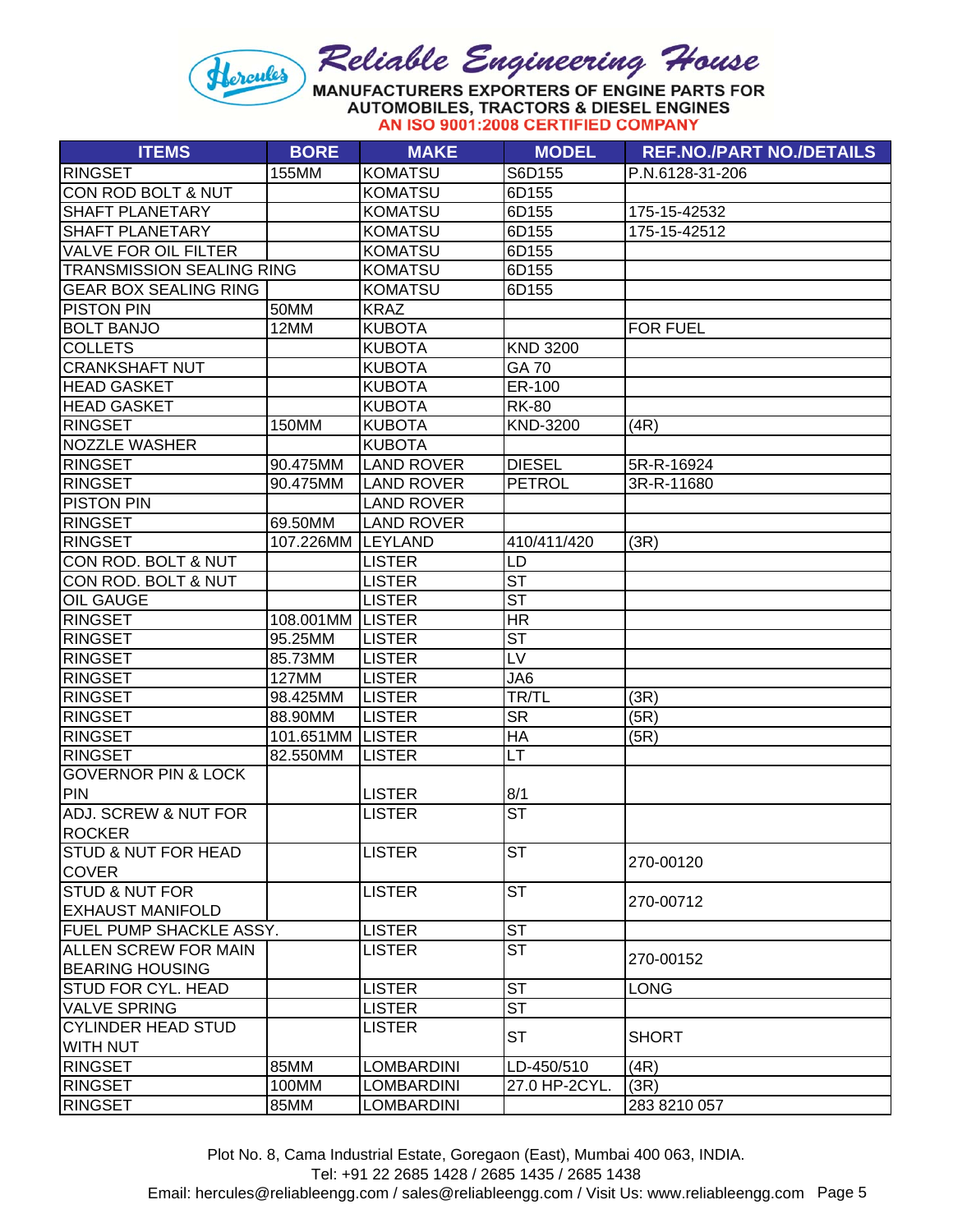**AUTOMOBILES, TRACTORS & DIESEL ENGINES** AN ISO 9001:2008 CERTIFIED COMPANY

| <b>ITEMS</b>               | <b>BORE</b>  | <b>MAKE</b>       | <b>MODEL</b>           | <b>REF.NO./PART NO./DETAILS</b> |
|----------------------------|--------------|-------------------|------------------------|---------------------------------|
| <b>RINGSET</b>             | 91MM         | <b>LOMBARDINI</b> | 9LD 560                | 12.50029.40                     |
| <b>ELEMENT</b>             |              | <b>MARINE</b>     | 2.390-203              |                                 |
| <b>ELEMENT</b>             |              | <b>MARINE</b>     | <b>BIG</b>             | RIGHT+LEFT                      |
| <b>NOZZLE</b>              |              | <b>MARINE</b>     |                        | 5C 10 - 313 - 030770            |
| <b>NOZZLE</b>              |              | <b>MARINE</b>     | 313-03770              | 529L - V U0 - U 927 b/E         |
| <b>NOZZLE</b>              |              | <b>MARINE</b>     |                        | 160 T 45 F 464 P4               |
| <b>NOZZLE</b>              |              | <b>MARINE</b>     | <b>BIG</b>             | (VUO U970 C/E)                  |
| <b>PISTON PIN</b>          | 28MM         | <b>MAZDA</b>      | $S$ F                  |                                 |
| <b>PISTON PIN</b>          | 31.75MM      | <b>MAZDA</b>      | SS                     |                                 |
| <b>PISTON PIN</b>          | 34MM         | <b>MAZDA</b>      | $\overline{\text{SL}}$ |                                 |
| <b>PISTON PIN</b>          | 39MM         | <b>MAZDA</b>      | KH                     |                                 |
| PISTON PIN                 | 30MM         | <b>MAZDA</b>      | T 3000                 |                                 |
| <b>PISTON PIN</b>          | 28MM         | <b>MAZDA</b>      | E 2500                 |                                 |
| <b>BOLT</b>                | M12          | <b>MERCEDES</b>   | OM 352                 | $L = 141$ MM FOR CYL. HEAD      |
| <b>BOLT</b>                | M12          | <b>MERCEDES</b>   | OM 352                 | $L = 124$ MM FOR CYL. HEAD      |
| <b>BOLT / SHAFT FOR</b>    |              | <b>MERCEDES</b>   | OM 355 / 355A          |                                 |
| <b>COMPRESSOR SUPPORT</b>  |              |                   |                        |                                 |
| <b>PLATE</b>               |              |                   |                        |                                 |
| <b>BOLT FOR CRANK</b>      |              | <b>MERCEDES</b>   | OM 352                 |                                 |
| <b>BREAK REPAIR KIT</b>    | EX           | <b>MERCEDES</b>   | OM 355 / OM            | DT. 4.90063 / PT. 355 358 0014  |
|                            |              |                   | 355A                   |                                 |
| <b>WASHER FOR CLUTCH</b>   |              | <b>MERCEDES</b>   | OM 355                 | 00284 (SMALL)                   |
| <b>WASHER FOR CLUTCH</b>   |              | <b>MERCEDES</b>   | OM 355                 | (SMALL)                         |
| CON ROD. BOLT & NUT        |              | <b>MERCEDES</b>   | OM 355                 |                                 |
| <b>CRANK STEEL RING</b>    | <b>BIG</b>   | <b>MERCEDES</b>   | OM-355                 |                                 |
| <b>CRANK STEEL RING</b>    | <b>SMALL</b> | <b>MERCEDES</b>   | OM-352                 |                                 |
| <b>HEX. PLUG</b>           |              | <b>MERCEDES</b>   | OM 355                 |                                 |
| <b>HEX. SCREW</b>          |              | <b>MERCEDES</b>   | OM 355                 | OE - 346990 0001 / DT - 4 30059 |
| <b>PISTON PIN</b>          | 26MM         | <b>MERCEDES</b>   | <b>BENZ</b>            | CAR 26 X 73.90                  |
| PISTON RING - TAPPET       | 24MM         | <b>MERCEDES</b>   |                        |                                 |
| <b>RELEASE COLLER</b>      |              | <b>MERCEDES</b>   | 343 264 0010           |                                 |
| <b>SCREW FOR CLAMP</b>     | $M-12$       | <b>MERCEDES</b>   | OM 355                 | 3469900719 / 4.40105            |
| <b>SCREW FOR VALVE</b>     |              | <b>MERCEDES</b>   | OM 355                 | 3260500220 / 3269900151         |
| <b>GAUGE WITH NUT</b>      |              |                   |                        |                                 |
| <b>SLIDER</b>              |              | <b>MERCEDES</b>   |                        | (SMALL)                         |
| <b>SLIDER</b>              |              | <b>MERCEDES</b>   |                        | (BIG)                           |
| <b>RINGSET</b>             | 97MM         | <b>MERCEDES</b>   | OM-352                 | (5R)                            |
| <b>RINGSET</b>             | 97.00MM      | <b>MERCEDES</b>   | OM 352                 | (5R)                            |
| <b>RINGSET</b>             | 128.00MM     | <b>MERCEDES</b>   | OM 355                 | (4R)                            |
| <b>RINGSET</b>             | 97MM         | <b>MERCEDES</b>   | 09-1631-00             | (5R)                            |
| <b>RINGSET</b>             | 95.50MM      | <b>MERCEDES</b>   | 230-E                  | $CAR-(3R)$                      |
| <b>RINGSET</b>             | 97MM         | <b>MERCEDES</b>   | OM-352/OM-             | (3R) N FORM 08-173507           |
|                            |              |                   | 362                    |                                 |
| <b>RINGSET</b>             | 90.90MM      | <b>MERCEDES</b>   | 240D/GD                | (3R) 06-176700-00               |
| <b>RINGSET</b>             | 87MM         | <b>MERCEDES</b>   | 200D/220D              | (3R)                            |
| <b>COLLET WITH GREASER</b> |              | <b>MILLS</b>      |                        |                                 |
| <b>SPRING</b>              |              | <b>MILLS</b>      |                        |                                 |
| <b>CRANKSHAFT NUT</b>      |              | <b>MITSUBISHI</b> | <b>NM75</b>            |                                 |
| <b>ELEMENT</b>             |              | <b>MITSUBISHI</b> | 035                    | ND-E-B-035                      |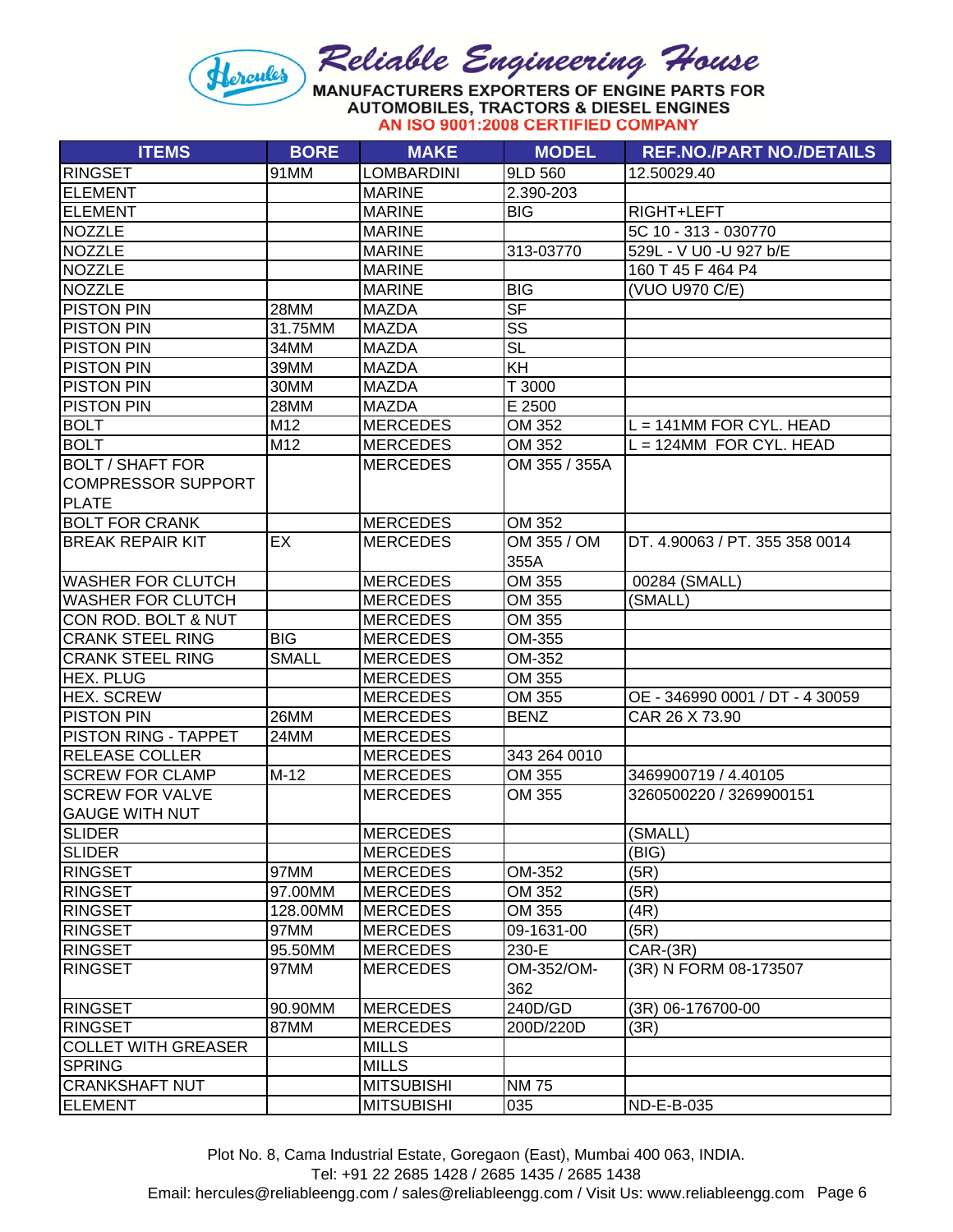#### Reliable Engineering House Hercules MANUFACTURERS EXPORTERS OF ENGINE PARTS FOR **AUTOMOBILES, TRACTORS & DIESEL ENGINES**

AN ISO 9001:2008 CERTIFIED COMPANY

| <b>ITEMS</b>          | <b>BORE</b> | <b>MAKE</b>       | <b>MODEL</b>            | <b>REF.NO./PART NO./DETAILS</b> |
|-----------------------|-------------|-------------------|-------------------------|---------------------------------|
| <b>HEAD GASKET</b>    |             | <b>MITSUBISHI</b> | M-85                    |                                 |
| <b>PISTON PIN</b>     | 29MM        | <b>MITSUBISHI</b> | 4D 55                   |                                 |
| <b>PISTON PIN</b>     | 34MM        | <b>MITSUBISHI</b> | 4D 31                   |                                 |
| <b>PISTON PIN</b>     | 38MM        | <b>MITSUBISHI</b> | 6D 16                   |                                 |
| <b>PISTON PIN</b>     | 50MM        | <b>MITSUBISHI</b> | 6D 22                   |                                 |
| <b>PISTON PIN</b>     | 50MM        | <b>MITSUBISHI</b> | 8D C9                   |                                 |
| <b>PISTON PIN</b>     | 34MM        | <b>MITSUBISHI</b> | 4D32                    |                                 |
| <b>PISTON PIN</b>     | 29MM        | <b>MITSUBISHI</b> | 4D55T                   |                                 |
| <b>PISTON PIN</b>     | 28MM        | <b>MITSUBISHI</b> | 4D R5                   |                                 |
| <b>PISTON PIN</b>     | 29MM        | <b>MITSUBISHI</b> | 4D55,4D56,              |                                 |
|                       |             |                   | 4D55T                   |                                 |
| <b>PISTON PIN</b>     | 29MM        | <b>MITSUBISHI</b> | 4 D <sub>55</sub>       |                                 |
| <b>PISTON PIN</b>     | 34MM        | <b>MITSUBISHI</b> | 4 D31                   |                                 |
| <b>PISTON PIN</b>     | 38MM        | <b>MITSUBISHI</b> | 6 D16                   |                                 |
| <b>PISTON PIN</b>     | 50MM        | <b>MITSUBISHI</b> | 8 D C9                  |                                 |
| <b>PLUNGER</b>        |             | <b>MITSUBISHI</b> | <b>NM-75</b>            |                                 |
| <b>SPRING</b>         | IN/EX       | <b>MITSUBISHI</b> | HD330                   | FOR VALVE                       |
| <b>RINGSET</b>        | 94MM        | <b>MITSUBISHI</b> | 2CYL.                   | (3R)                            |
| <b>RINGSET</b>        | 62MM        | <b>MORAVIC</b>    | MOTOR CYCLE OE-89010120 |                                 |
|                       |             |                   |                         |                                 |
| <b>PISTON PIN</b>     | 46MM        | <b>NISSAN</b>     | PE 6T                   |                                 |
| <b>PISTON PIN</b>     | 26MM        | <b>NISSAN</b>     | <b>TD23</b>             |                                 |
| <b>PISTON PIN</b>     | 46MM        | <b>NISSAN</b>     | PD6T                    |                                 |
| <b>RINGSET</b>        | 95MM        | <b>NUFFIELD</b>   | <b>AUSTIN</b>           | (5R)                            |
| <b>RINGSET</b>        | 79MM        | <b>OPEL</b>       |                         | OIL WIDTH 2.5MM                 |
| <b>RINGSET</b>        | 79MM        | OPEL              |                         | OIL WIDTH 2.5MM                 |
| <b>RING OIL</b>       | 79MM        | <b>OPEL</b>       | <b>CORSA</b>            |                                 |
| <b>RING OIL</b>       | 79MM        | <b>OPEL</b>       | <b>ECOTEC</b>           |                                 |
| <b>RINGSET</b>        | 79MM        | <b>OPEL</b>       | VAUXHALL                |                                 |
|                       |             |                   | 16*E                    |                                 |
| LUB.OIL PIPE          |             | <b>PERKINS</b>    | 35/50/75/100            | <b>WIRE KNITTD</b>              |
|                       |             |                   | <b>CMS</b>              |                                 |
| PLATE/SHIMS OIL PUMP  |             | <b>PERKINS</b>    |                         |                                 |
| <b>RINGSET</b>        | 91.478MM    | <b>PERKINS</b>    | 3.152/4.203/6.3         | 5R-NF-18-314600-00              |
|                       |             |                   | 05                      |                                 |
| <b>RINGSET</b>        | 98.476MM    | <b>PERKINS</b>    | T 6.354.4               | 41158005 (3R)                   |
| <b>RINGSET</b>        | 98.476MM    | <b>PERKINS</b>    | 4.236                   | 41158041 (5R)                   |
| <b>RINGSET</b>        | 91.491MM    | <b>PERKINS</b>    | 3.152                   | 68501 (5R)                      |
| <b>RINGSET</b>        | 91.491MM    | <b>PERKINS</b>    | 3.135/3.152             | (5R)                            |
| <b>RINGSET</b>        | 98.476MM    | <b>PERKINS</b>    | 4.212/4.236             | (5R)                            |
| <b>RINGSET</b>        | 98.476MM    | <b>PERKINS</b>    | 41158005                |                                 |
| <b>RINGSET</b>        | 98.476MM    | <b>PERKINS</b>    | 41158041                | (5R)                            |
| <b>RINGSET</b>        | 88.925MM    | <b>PERKINS</b>    | 4.154                   | (5R)                            |
| <b>RINGSET</b>        | 98.45MM     | <b>PERKINS</b>    | 4.236/6.354             | (5R)                            |
| <b>RINGSET</b>        | 100MM       | <b>PERKINS</b>    | 6.1006,6.1004           | TURBO (3R) OE 4181A021          |
| <b>RINGSET</b>        | 98.476MM    | <b>PERKINS</b>    | 4.236                   | (5R)                            |
| <b>RINGSET</b>        | 101.05MM    | <b>PERKINS</b>    |                         | (4R)                            |
| <b>RINGSET</b>        | 98.476MM    | <b>PERKINS</b>    | 4.236                   | (5R)                            |
| <b>BOLT FOR CRANK</b> |             | <b>PETTER</b>     | AV <sub>2</sub>         | <b>BALANCE WT BOLT</b>          |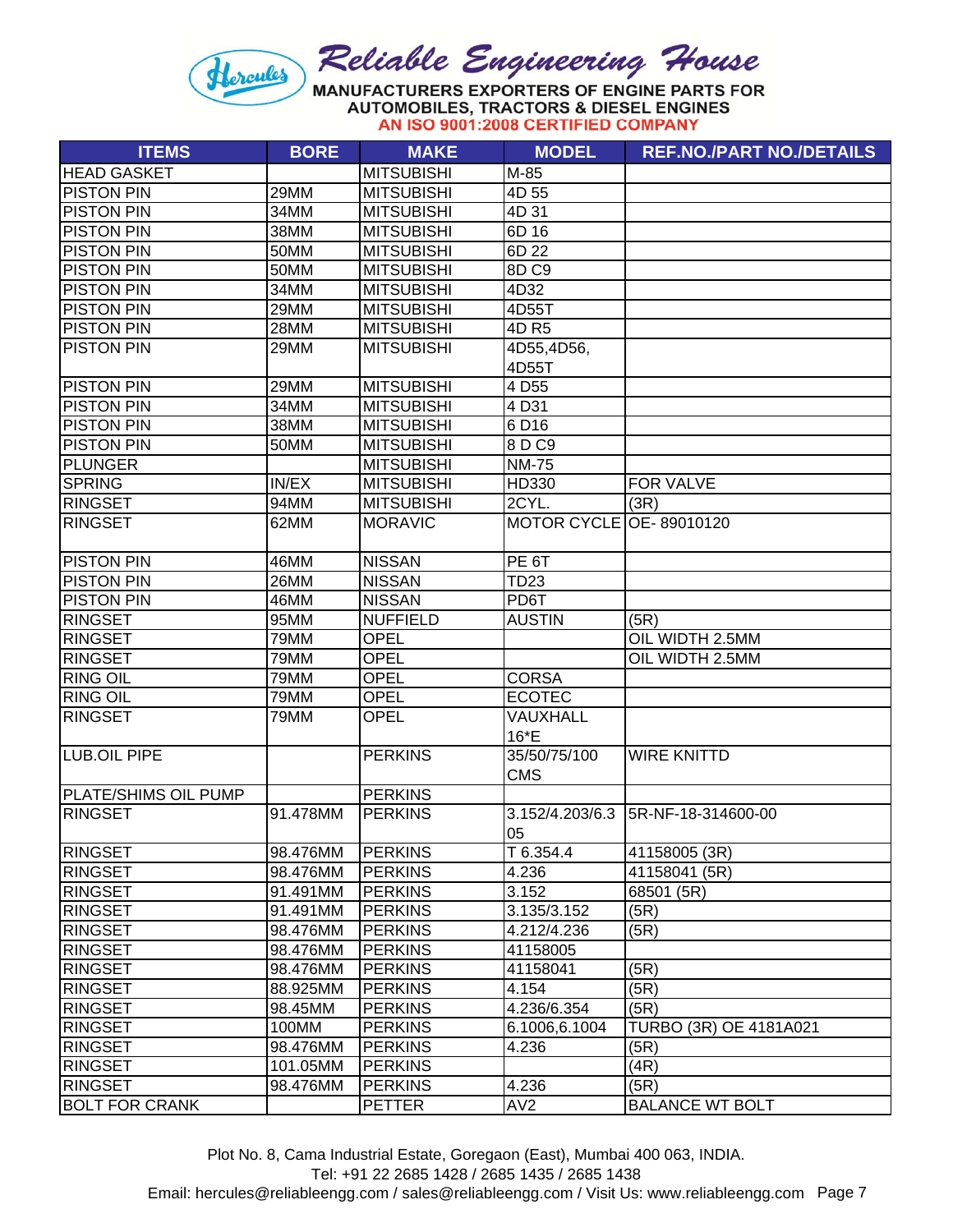#### Reliable Engineering House Hercules MANUFACTURERS EXPORTERS OF ENGINE PARTS FOR **AUTOMOBILES, TRACTORS & DIESEL ENGINES**

AN ISO 9001:2008 CERTIFIED COMPANY

| <b>ITEMS</b>                    | <b>BORE</b> | <b>MAKE</b>      | <b>MODEL</b>    | <b>REF.NO./PART NO./DETAILS</b> |
|---------------------------------|-------------|------------------|-----------------|---------------------------------|
| <b>CYLINDER HEAD STUD &amp;</b> |             | <b>PETTER</b>    | <b>PH</b>       |                                 |
| <b>NUT</b>                      |             |                  |                 |                                 |
| <b>RINGSET</b>                  | 86MM        | <b>PETTER</b>    | <b>LPW</b>      | 750-13120                       |
| <b>BALL HEADED SCREW</b>        |             | <b>PEUGEOT</b>   | 505/504         |                                 |
| <b>BOLT FOR DOOR</b>            |             | <b>PEUGEOT</b>   | 505/504         |                                 |
| <b>BRACK DISK PIN</b>           |             | <b>PEUGEOT</b>   | 505/504         |                                 |
| <b>CERAMIC</b>                  |             | <b>PEUGEOT</b>   | 505/504         |                                 |
| <b>CLUTCH PIN</b>               |             | <b>PEUGEOT</b>   | 505/504         |                                 |
| <b>CRANKSHAFT NUT</b>           |             | <b>PEUGEOT</b>   | 505/504         |                                 |
| <b>CYLINDER BRACK PIN</b>       |             | <b>PEUGEOT</b>   | 505/504         |                                 |
| <b>CYLINDER HEAD COVER</b>      |             | <b>PEUGEOT</b>   | 505/504         |                                 |
| <b>BOLT</b>                     |             |                  |                 |                                 |
| <b>HEAD SEALING WASHER</b>      |             | <b>PEUGEOT</b>   | 505/504         |                                 |
| <b>PLASTIC WASHER</b>           |             | <b>PEUGEOT</b>   | 505/504         |                                 |
| PULLY FOR WATER PUMP            |             | <b>PEUGEOT</b>   | 505/504         |                                 |
|                                 |             |                  |                 |                                 |
| <b>STEARING SHAFT</b>           |             | <b>PEUGEOT</b>   | 505/504         |                                 |
| <b>WASHER FOR STARING</b>       |             | <b>PEUGEOT</b>   | 505/504         |                                 |
| <b>WATER PUMP SHAFT</b>         |             | <b>PEUGEOT</b>   | 505/504         |                                 |
| <b>RINGSET</b>                  | 75MM        | <b>PEUGEOT</b>   | 206             | (3R)                            |
| <b>RINGSET</b>                  | 83.00MM     | <b>PEUGEOT</b>   | 405-OLD         | (3R) / 4CYL.                    |
| <b>RINGSET</b>                  | 86MM        | <b>PEUGEOT</b>   | 504/505         | (3R)                            |
| <b>RINGSET</b>                  | 83MM        | <b>PEUGEOT</b>   | 306 PERSIA      | 405 NEW (3R)                    |
| <b>RINGSET</b>                  | 76MM        | <b>PROTON</b>    | PW891185        | $1.2 + 1.2 + 2.50$              |
| <b>RINGSET</b>                  | 79.50MM     | <b>RENAULT</b>   | K4M/L-90        |                                 |
| <b>PISTON RINGSET</b>           | 115.90MM    | <b>RIO</b>       |                 |                                 |
| <b>RINGSET</b>                  | 72MM        | <b>ROBIN</b>     | <b>EY 25</b>    | $3-R$                           |
| <b>RINGSET</b>                  | 74MM        | <b>ROBIN</b>     | <b>EY 27</b>    | $3-R$                           |
| FLY WHEEL KEY                   |             | <b>ROBSON</b>    | <b>RC</b>       |                                 |
| <b>FULCRUM PIN</b>              |             | <b>ROBSON</b>    | RC (LONG)       |                                 |
| GOV. SLEEVE FOR CAMSHAFT        |             | <b>ROBSON</b>    | $\overline{RC}$ |                                 |
| <b>LEVER OF PUSH ROD</b>        |             | <b>ROBSON</b>    | <b>RC</b>       |                                 |
| <b>LEVER OF PUSH ROD</b>        |             | <b>ROBSON</b>    | <b>RC</b>       |                                 |
| <b>WITH BUSH</b>                |             |                  |                 |                                 |
| SCREW,NUT,BUSH FOR              |             | <b>ROBSON</b>    | <b>RC</b>       |                                 |
| <b>CAMSHAFT GEAR</b>            |             |                  |                 |                                 |
| <b>WEIGHT FOR GEAR</b>          |             | <b>ROBSON</b>    | <b>RC</b>       |                                 |
| <b>DELIVERY VALVE</b>           |             | <b>ROMANIA</b>   | U 650           | <b>TRACTOR</b>                  |
| <b>ELEMENT</b>                  |             | <b>ROMANIA</b>   | U 650           | <b>TRACTOR</b>                  |
| <b>NOZZLE</b>                   |             | <b>ROMANIA</b>   | U 650           | <b>TRACTOR</b>                  |
| <b>RINGSET</b>                  | 108MM       | <b>ROMANIA</b>   | U-650           | (5R)                            |
| <b>RINGSET</b>                  | 95MM        | <b>RUGGERINI</b> | RD-950/952      | (MINSAL)<br>(4R)                |
| <b>RINGSET</b>                  | 92MM        | <b>RUGGERINI</b> |                 |                                 |
| <b>PISTON PIN</b>               | 47MM        | <b>SCANIA</b>    | $D-11$          |                                 |
| <b>PISTON PIN</b>               | 42MM        | <b>SCANIA</b>    | $D-8$           |                                 |
| <b>PISTON PIN</b>               | 46MM        | <b>SCANIA</b>    | <b>DS-8</b>     |                                 |
| <b>PISTON PIN</b>               | 50MM        | <b>SCANIA</b>    | D-111           |                                 |
| <b>RINGSET</b>                  | 115MM       | <b>SCANIA</b>    | $D-8$           | (5R)                            |

Plot No. 8, Cama Industrial Estate, Goregaon (East), Mumbai 400 063, INDIA.

Tel: +91 22 2685 1428 / 2685 1435 / 2685 1438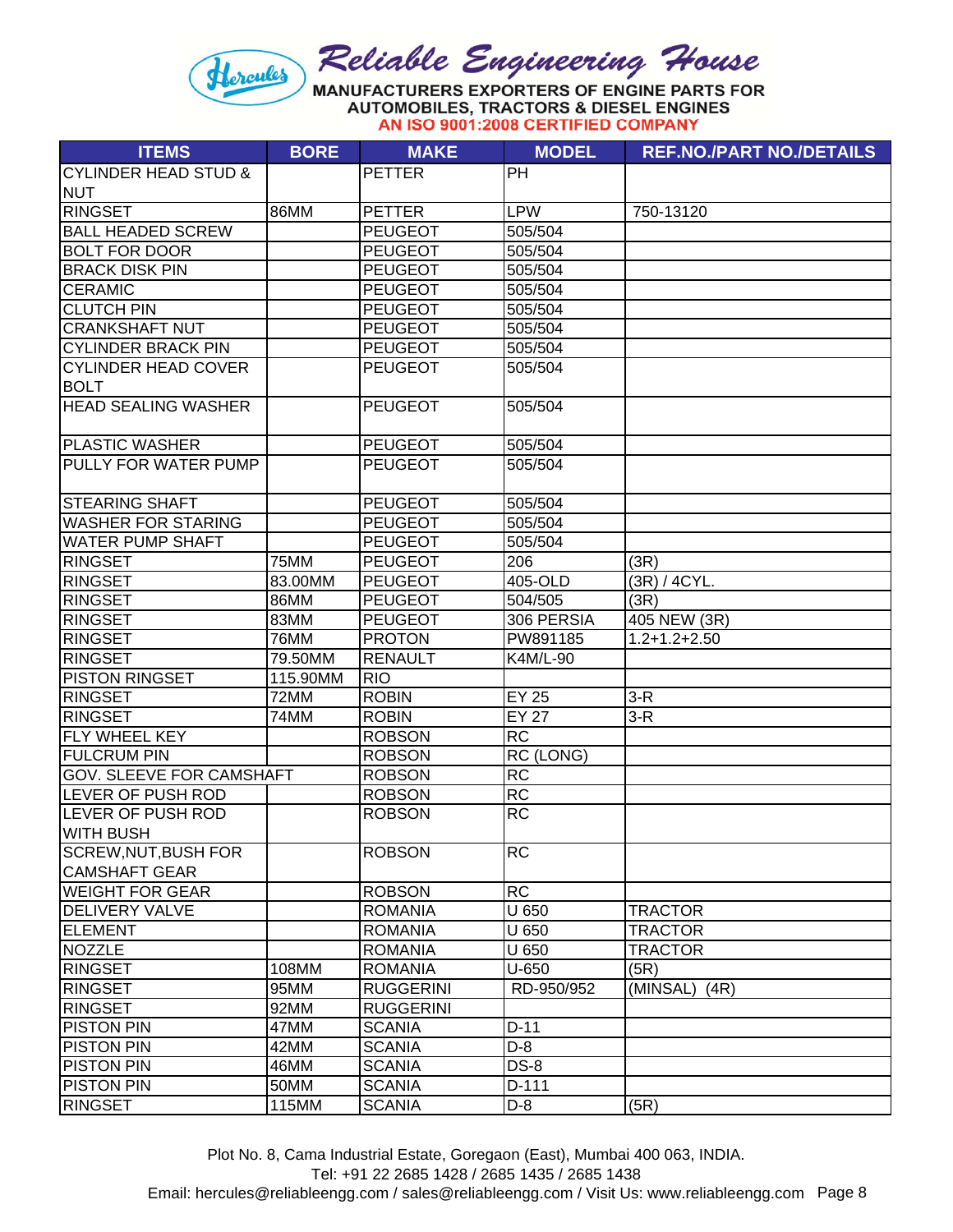**AUTOMOBILES, TRACTORS & DIESEL ENGINES** AN ISO 9001:2008 CERTIFIED COMPANY

| <b>RINGSET</b><br>115MM<br><b>SCANIA</b><br><b>DS-8</b><br>(4R)<br><b>SCANIA</b><br><b>RINGSET</b><br>127MM<br>$D-11$<br>(4R)<br><b>RINGSET</b><br>D-111<br>127MM<br><b>SCANIA</b><br>(4R)<br><b>BOLT FOR FUEL</b><br>VOLVO<br><b>SCANIA</b><br><b>NUT &amp; BALL &amp; SPRING</b><br><b>SCANIA</b><br><b>VOLVO</b><br>100 MM<br><b>RINGSET</b><br><b>STEYR</b><br>GOETZ-06-362000(3R)<br><b>RINGSET</b><br>100MM<br><b>STEYR</b><br>(4R)<br><b>CRANK G. PIN</b><br><b>SUZUKI</b><br><b>MOTOR CYCLE</b><br><b>RINGSET</b><br>85 MM<br><b>TATA</b><br>XENON 2.2<br><b>PISTON PIN</b><br><b>TOYOTA</b><br>18MM<br>3K, 4K, 5K, 3A, 5A<br>K <sub>2</sub><br><b>PISTON PIN</b><br>27MM<br><b>TOYOTA</b><br>2L<br><b>PISTON PIN</b><br>27MM<br><b>TOYOTA</b><br><b>PISTON PIN</b><br>A12<br>17.40MM<br><b>TOYOTA</b><br><b>PISTON PIN</b><br>12R<br>20MM<br><b>TOYOTA</b><br>2E,3E<br><b>PISTON PIN</b><br>18MM<br><b>TOYOTA</b><br><b>PISTON PIN</b><br>22MM<br><b>TOYOTA</b><br>2Y<br><b>PISTON PIN</b><br><b>TOYOTA</b><br>13B<br>34MM<br><b>PISTON PIN</b><br>32MM<br><b>TOYOTA</b><br>11B,14B<br>2C<br><b>PISTON PIN</b><br>27MM<br><b>TOYOTA</b><br>$\overline{3L}$<br><b>PISTON PIN</b><br><b>TOYOTA</b><br>29MM<br>1C<br><b>PISTON PIN</b><br>27MM<br><b>TOYOTA</b><br><b>PISTON PIN</b><br>19MM<br><b>TOYOTA</b><br>E15<br><b>PISTON PIN</b><br><b>TOYOTA</b><br>1B<br>29MM<br><b>PISTON PIN</b><br>5A<br>18MM<br><b>TOYOTA</b><br>2L<br><b>PISTON PIN</b><br><b>TOYOTA</b><br>27MM<br><b>TYPE II</b><br><b>PISTON PIN</b><br>A15<br>19.00MM<br><b>TOYOTA</b><br>$\overline{4S}$<br><b>PISTON PIN</b><br><b>TOYOTA</b><br>20.00MM<br><b>ELEMENT</b><br><b>UNIPORN</b><br>1SU<br><b>PISTON PIN</b><br>20.00MM<br><b>UNKNOWN</b><br><b>PISTON PIN</b><br>30.00MM<br><b>UNKNOWN</b><br>4M40<br><b>PISTON PIN</b><br><b>UNKNOWN</b><br>2LT<br>29MM<br>PLUNGER & SPRING<br><b>UNKNOWN</b><br><b>CANTROL VALVE</b><br><b>UNKNOWN</b><br><b>VOLVO</b><br><b>BOLTNUT WASHER &amp; CLIP</b><br><b>FOR TRAILER</b><br><b>VOLVO</b><br><b>CERAMIC</b><br><b>WATER PUMP</b><br><b>VOLVO</b><br><b>CERAMIC &amp; RUBBER</b><br><b>WATER PUMP</b><br><b>VOLVO</b><br><b>DOME NUT</b><br><b>PISTON PIN</b><br>40MM<br><b>VOLVO</b><br><b>TD-50</b><br><b>VOLVO</b><br><b>TD-70</b><br><b>PISTON PIN</b><br>45MM<br><b>RINGSET</b><br>95.245MM<br><b>VOLVO</b><br><b>TD-50</b><br>(5R)<br>TD-70<br><b>RINGSET</b><br>104.775MM<br><b>VOLVO</b><br>(5R)<br><b>VOLVO</b><br>TD-120<br>(3R)<br><b>RINGSET</b><br>130.175MM<br>120.650MM<br><b>VOLVO</b><br>TD-100<br><b>RINGSET</b><br>(4R) AE R-26380K | <b>ITEMS</b>   | <b>BORE</b> | <b>MAKE</b>  | <b>MODEL</b>            | <b>REF.NO./PART NO./DETAILS</b> |
|-----------------------------------------------------------------------------------------------------------------------------------------------------------------------------------------------------------------------------------------------------------------------------------------------------------------------------------------------------------------------------------------------------------------------------------------------------------------------------------------------------------------------------------------------------------------------------------------------------------------------------------------------------------------------------------------------------------------------------------------------------------------------------------------------------------------------------------------------------------------------------------------------------------------------------------------------------------------------------------------------------------------------------------------------------------------------------------------------------------------------------------------------------------------------------------------------------------------------------------------------------------------------------------------------------------------------------------------------------------------------------------------------------------------------------------------------------------------------------------------------------------------------------------------------------------------------------------------------------------------------------------------------------------------------------------------------------------------------------------------------------------------------------------------------------------------------------------------------------------------------------------------------------------------------------------------------------------------------------------------------------------------------------------------------------------------------------------------------------------------------------------------------------------------------------------------------------------------------------------------------------------------------------------------------------------------------------------------------------------------------------------------------------------------------------------------------------------------------------------------------------------------------------------------------------------------------------------------|----------------|-------------|--------------|-------------------------|---------------------------------|
|                                                                                                                                                                                                                                                                                                                                                                                                                                                                                                                                                                                                                                                                                                                                                                                                                                                                                                                                                                                                                                                                                                                                                                                                                                                                                                                                                                                                                                                                                                                                                                                                                                                                                                                                                                                                                                                                                                                                                                                                                                                                                                                                                                                                                                                                                                                                                                                                                                                                                                                                                                                         |                |             |              |                         |                                 |
|                                                                                                                                                                                                                                                                                                                                                                                                                                                                                                                                                                                                                                                                                                                                                                                                                                                                                                                                                                                                                                                                                                                                                                                                                                                                                                                                                                                                                                                                                                                                                                                                                                                                                                                                                                                                                                                                                                                                                                                                                                                                                                                                                                                                                                                                                                                                                                                                                                                                                                                                                                                         |                |             |              |                         |                                 |
|                                                                                                                                                                                                                                                                                                                                                                                                                                                                                                                                                                                                                                                                                                                                                                                                                                                                                                                                                                                                                                                                                                                                                                                                                                                                                                                                                                                                                                                                                                                                                                                                                                                                                                                                                                                                                                                                                                                                                                                                                                                                                                                                                                                                                                                                                                                                                                                                                                                                                                                                                                                         |                |             |              |                         |                                 |
|                                                                                                                                                                                                                                                                                                                                                                                                                                                                                                                                                                                                                                                                                                                                                                                                                                                                                                                                                                                                                                                                                                                                                                                                                                                                                                                                                                                                                                                                                                                                                                                                                                                                                                                                                                                                                                                                                                                                                                                                                                                                                                                                                                                                                                                                                                                                                                                                                                                                                                                                                                                         |                |             |              |                         |                                 |
|                                                                                                                                                                                                                                                                                                                                                                                                                                                                                                                                                                                                                                                                                                                                                                                                                                                                                                                                                                                                                                                                                                                                                                                                                                                                                                                                                                                                                                                                                                                                                                                                                                                                                                                                                                                                                                                                                                                                                                                                                                                                                                                                                                                                                                                                                                                                                                                                                                                                                                                                                                                         |                |             |              |                         |                                 |
|                                                                                                                                                                                                                                                                                                                                                                                                                                                                                                                                                                                                                                                                                                                                                                                                                                                                                                                                                                                                                                                                                                                                                                                                                                                                                                                                                                                                                                                                                                                                                                                                                                                                                                                                                                                                                                                                                                                                                                                                                                                                                                                                                                                                                                                                                                                                                                                                                                                                                                                                                                                         |                |             |              |                         |                                 |
|                                                                                                                                                                                                                                                                                                                                                                                                                                                                                                                                                                                                                                                                                                                                                                                                                                                                                                                                                                                                                                                                                                                                                                                                                                                                                                                                                                                                                                                                                                                                                                                                                                                                                                                                                                                                                                                                                                                                                                                                                                                                                                                                                                                                                                                                                                                                                                                                                                                                                                                                                                                         |                |             |              |                         |                                 |
|                                                                                                                                                                                                                                                                                                                                                                                                                                                                                                                                                                                                                                                                                                                                                                                                                                                                                                                                                                                                                                                                                                                                                                                                                                                                                                                                                                                                                                                                                                                                                                                                                                                                                                                                                                                                                                                                                                                                                                                                                                                                                                                                                                                                                                                                                                                                                                                                                                                                                                                                                                                         |                |             |              |                         |                                 |
|                                                                                                                                                                                                                                                                                                                                                                                                                                                                                                                                                                                                                                                                                                                                                                                                                                                                                                                                                                                                                                                                                                                                                                                                                                                                                                                                                                                                                                                                                                                                                                                                                                                                                                                                                                                                                                                                                                                                                                                                                                                                                                                                                                                                                                                                                                                                                                                                                                                                                                                                                                                         |                |             |              |                         |                                 |
|                                                                                                                                                                                                                                                                                                                                                                                                                                                                                                                                                                                                                                                                                                                                                                                                                                                                                                                                                                                                                                                                                                                                                                                                                                                                                                                                                                                                                                                                                                                                                                                                                                                                                                                                                                                                                                                                                                                                                                                                                                                                                                                                                                                                                                                                                                                                                                                                                                                                                                                                                                                         |                |             |              |                         |                                 |
|                                                                                                                                                                                                                                                                                                                                                                                                                                                                                                                                                                                                                                                                                                                                                                                                                                                                                                                                                                                                                                                                                                                                                                                                                                                                                                                                                                                                                                                                                                                                                                                                                                                                                                                                                                                                                                                                                                                                                                                                                                                                                                                                                                                                                                                                                                                                                                                                                                                                                                                                                                                         |                |             |              |                         |                                 |
|                                                                                                                                                                                                                                                                                                                                                                                                                                                                                                                                                                                                                                                                                                                                                                                                                                                                                                                                                                                                                                                                                                                                                                                                                                                                                                                                                                                                                                                                                                                                                                                                                                                                                                                                                                                                                                                                                                                                                                                                                                                                                                                                                                                                                                                                                                                                                                                                                                                                                                                                                                                         |                |             |              |                         |                                 |
|                                                                                                                                                                                                                                                                                                                                                                                                                                                                                                                                                                                                                                                                                                                                                                                                                                                                                                                                                                                                                                                                                                                                                                                                                                                                                                                                                                                                                                                                                                                                                                                                                                                                                                                                                                                                                                                                                                                                                                                                                                                                                                                                                                                                                                                                                                                                                                                                                                                                                                                                                                                         |                |             |              |                         |                                 |
|                                                                                                                                                                                                                                                                                                                                                                                                                                                                                                                                                                                                                                                                                                                                                                                                                                                                                                                                                                                                                                                                                                                                                                                                                                                                                                                                                                                                                                                                                                                                                                                                                                                                                                                                                                                                                                                                                                                                                                                                                                                                                                                                                                                                                                                                                                                                                                                                                                                                                                                                                                                         |                |             |              |                         |                                 |
|                                                                                                                                                                                                                                                                                                                                                                                                                                                                                                                                                                                                                                                                                                                                                                                                                                                                                                                                                                                                                                                                                                                                                                                                                                                                                                                                                                                                                                                                                                                                                                                                                                                                                                                                                                                                                                                                                                                                                                                                                                                                                                                                                                                                                                                                                                                                                                                                                                                                                                                                                                                         |                |             |              |                         |                                 |
|                                                                                                                                                                                                                                                                                                                                                                                                                                                                                                                                                                                                                                                                                                                                                                                                                                                                                                                                                                                                                                                                                                                                                                                                                                                                                                                                                                                                                                                                                                                                                                                                                                                                                                                                                                                                                                                                                                                                                                                                                                                                                                                                                                                                                                                                                                                                                                                                                                                                                                                                                                                         |                |             |              |                         |                                 |
|                                                                                                                                                                                                                                                                                                                                                                                                                                                                                                                                                                                                                                                                                                                                                                                                                                                                                                                                                                                                                                                                                                                                                                                                                                                                                                                                                                                                                                                                                                                                                                                                                                                                                                                                                                                                                                                                                                                                                                                                                                                                                                                                                                                                                                                                                                                                                                                                                                                                                                                                                                                         |                |             |              |                         |                                 |
|                                                                                                                                                                                                                                                                                                                                                                                                                                                                                                                                                                                                                                                                                                                                                                                                                                                                                                                                                                                                                                                                                                                                                                                                                                                                                                                                                                                                                                                                                                                                                                                                                                                                                                                                                                                                                                                                                                                                                                                                                                                                                                                                                                                                                                                                                                                                                                                                                                                                                                                                                                                         |                |             |              |                         |                                 |
|                                                                                                                                                                                                                                                                                                                                                                                                                                                                                                                                                                                                                                                                                                                                                                                                                                                                                                                                                                                                                                                                                                                                                                                                                                                                                                                                                                                                                                                                                                                                                                                                                                                                                                                                                                                                                                                                                                                                                                                                                                                                                                                                                                                                                                                                                                                                                                                                                                                                                                                                                                                         |                |             |              |                         |                                 |
|                                                                                                                                                                                                                                                                                                                                                                                                                                                                                                                                                                                                                                                                                                                                                                                                                                                                                                                                                                                                                                                                                                                                                                                                                                                                                                                                                                                                                                                                                                                                                                                                                                                                                                                                                                                                                                                                                                                                                                                                                                                                                                                                                                                                                                                                                                                                                                                                                                                                                                                                                                                         |                |             |              |                         |                                 |
|                                                                                                                                                                                                                                                                                                                                                                                                                                                                                                                                                                                                                                                                                                                                                                                                                                                                                                                                                                                                                                                                                                                                                                                                                                                                                                                                                                                                                                                                                                                                                                                                                                                                                                                                                                                                                                                                                                                                                                                                                                                                                                                                                                                                                                                                                                                                                                                                                                                                                                                                                                                         |                |             |              |                         |                                 |
|                                                                                                                                                                                                                                                                                                                                                                                                                                                                                                                                                                                                                                                                                                                                                                                                                                                                                                                                                                                                                                                                                                                                                                                                                                                                                                                                                                                                                                                                                                                                                                                                                                                                                                                                                                                                                                                                                                                                                                                                                                                                                                                                                                                                                                                                                                                                                                                                                                                                                                                                                                                         |                |             |              |                         |                                 |
|                                                                                                                                                                                                                                                                                                                                                                                                                                                                                                                                                                                                                                                                                                                                                                                                                                                                                                                                                                                                                                                                                                                                                                                                                                                                                                                                                                                                                                                                                                                                                                                                                                                                                                                                                                                                                                                                                                                                                                                                                                                                                                                                                                                                                                                                                                                                                                                                                                                                                                                                                                                         |                |             |              |                         |                                 |
|                                                                                                                                                                                                                                                                                                                                                                                                                                                                                                                                                                                                                                                                                                                                                                                                                                                                                                                                                                                                                                                                                                                                                                                                                                                                                                                                                                                                                                                                                                                                                                                                                                                                                                                                                                                                                                                                                                                                                                                                                                                                                                                                                                                                                                                                                                                                                                                                                                                                                                                                                                                         |                |             |              |                         |                                 |
|                                                                                                                                                                                                                                                                                                                                                                                                                                                                                                                                                                                                                                                                                                                                                                                                                                                                                                                                                                                                                                                                                                                                                                                                                                                                                                                                                                                                                                                                                                                                                                                                                                                                                                                                                                                                                                                                                                                                                                                                                                                                                                                                                                                                                                                                                                                                                                                                                                                                                                                                                                                         |                |             |              |                         |                                 |
|                                                                                                                                                                                                                                                                                                                                                                                                                                                                                                                                                                                                                                                                                                                                                                                                                                                                                                                                                                                                                                                                                                                                                                                                                                                                                                                                                                                                                                                                                                                                                                                                                                                                                                                                                                                                                                                                                                                                                                                                                                                                                                                                                                                                                                                                                                                                                                                                                                                                                                                                                                                         |                |             |              |                         |                                 |
|                                                                                                                                                                                                                                                                                                                                                                                                                                                                                                                                                                                                                                                                                                                                                                                                                                                                                                                                                                                                                                                                                                                                                                                                                                                                                                                                                                                                                                                                                                                                                                                                                                                                                                                                                                                                                                                                                                                                                                                                                                                                                                                                                                                                                                                                                                                                                                                                                                                                                                                                                                                         |                |             |              |                         |                                 |
|                                                                                                                                                                                                                                                                                                                                                                                                                                                                                                                                                                                                                                                                                                                                                                                                                                                                                                                                                                                                                                                                                                                                                                                                                                                                                                                                                                                                                                                                                                                                                                                                                                                                                                                                                                                                                                                                                                                                                                                                                                                                                                                                                                                                                                                                                                                                                                                                                                                                                                                                                                                         |                |             |              |                         |                                 |
|                                                                                                                                                                                                                                                                                                                                                                                                                                                                                                                                                                                                                                                                                                                                                                                                                                                                                                                                                                                                                                                                                                                                                                                                                                                                                                                                                                                                                                                                                                                                                                                                                                                                                                                                                                                                                                                                                                                                                                                                                                                                                                                                                                                                                                                                                                                                                                                                                                                                                                                                                                                         |                |             |              |                         |                                 |
|                                                                                                                                                                                                                                                                                                                                                                                                                                                                                                                                                                                                                                                                                                                                                                                                                                                                                                                                                                                                                                                                                                                                                                                                                                                                                                                                                                                                                                                                                                                                                                                                                                                                                                                                                                                                                                                                                                                                                                                                                                                                                                                                                                                                                                                                                                                                                                                                                                                                                                                                                                                         |                |             |              |                         |                                 |
|                                                                                                                                                                                                                                                                                                                                                                                                                                                                                                                                                                                                                                                                                                                                                                                                                                                                                                                                                                                                                                                                                                                                                                                                                                                                                                                                                                                                                                                                                                                                                                                                                                                                                                                                                                                                                                                                                                                                                                                                                                                                                                                                                                                                                                                                                                                                                                                                                                                                                                                                                                                         |                |             |              |                         |                                 |
|                                                                                                                                                                                                                                                                                                                                                                                                                                                                                                                                                                                                                                                                                                                                                                                                                                                                                                                                                                                                                                                                                                                                                                                                                                                                                                                                                                                                                                                                                                                                                                                                                                                                                                                                                                                                                                                                                                                                                                                                                                                                                                                                                                                                                                                                                                                                                                                                                                                                                                                                                                                         |                |             |              |                         |                                 |
|                                                                                                                                                                                                                                                                                                                                                                                                                                                                                                                                                                                                                                                                                                                                                                                                                                                                                                                                                                                                                                                                                                                                                                                                                                                                                                                                                                                                                                                                                                                                                                                                                                                                                                                                                                                                                                                                                                                                                                                                                                                                                                                                                                                                                                                                                                                                                                                                                                                                                                                                                                                         |                |             |              |                         |                                 |
|                                                                                                                                                                                                                                                                                                                                                                                                                                                                                                                                                                                                                                                                                                                                                                                                                                                                                                                                                                                                                                                                                                                                                                                                                                                                                                                                                                                                                                                                                                                                                                                                                                                                                                                                                                                                                                                                                                                                                                                                                                                                                                                                                                                                                                                                                                                                                                                                                                                                                                                                                                                         |                |             |              |                         |                                 |
|                                                                                                                                                                                                                                                                                                                                                                                                                                                                                                                                                                                                                                                                                                                                                                                                                                                                                                                                                                                                                                                                                                                                                                                                                                                                                                                                                                                                                                                                                                                                                                                                                                                                                                                                                                                                                                                                                                                                                                                                                                                                                                                                                                                                                                                                                                                                                                                                                                                                                                                                                                                         |                |             |              |                         |                                 |
|                                                                                                                                                                                                                                                                                                                                                                                                                                                                                                                                                                                                                                                                                                                                                                                                                                                                                                                                                                                                                                                                                                                                                                                                                                                                                                                                                                                                                                                                                                                                                                                                                                                                                                                                                                                                                                                                                                                                                                                                                                                                                                                                                                                                                                                                                                                                                                                                                                                                                                                                                                                         |                |             |              |                         |                                 |
|                                                                                                                                                                                                                                                                                                                                                                                                                                                                                                                                                                                                                                                                                                                                                                                                                                                                                                                                                                                                                                                                                                                                                                                                                                                                                                                                                                                                                                                                                                                                                                                                                                                                                                                                                                                                                                                                                                                                                                                                                                                                                                                                                                                                                                                                                                                                                                                                                                                                                                                                                                                         |                |             |              |                         |                                 |
|                                                                                                                                                                                                                                                                                                                                                                                                                                                                                                                                                                                                                                                                                                                                                                                                                                                                                                                                                                                                                                                                                                                                                                                                                                                                                                                                                                                                                                                                                                                                                                                                                                                                                                                                                                                                                                                                                                                                                                                                                                                                                                                                                                                                                                                                                                                                                                                                                                                                                                                                                                                         |                |             |              |                         |                                 |
|                                                                                                                                                                                                                                                                                                                                                                                                                                                                                                                                                                                                                                                                                                                                                                                                                                                                                                                                                                                                                                                                                                                                                                                                                                                                                                                                                                                                                                                                                                                                                                                                                                                                                                                                                                                                                                                                                                                                                                                                                                                                                                                                                                                                                                                                                                                                                                                                                                                                                                                                                                                         |                |             |              |                         |                                 |
|                                                                                                                                                                                                                                                                                                                                                                                                                                                                                                                                                                                                                                                                                                                                                                                                                                                                                                                                                                                                                                                                                                                                                                                                                                                                                                                                                                                                                                                                                                                                                                                                                                                                                                                                                                                                                                                                                                                                                                                                                                                                                                                                                                                                                                                                                                                                                                                                                                                                                                                                                                                         |                |             |              |                         |                                 |
|                                                                                                                                                                                                                                                                                                                                                                                                                                                                                                                                                                                                                                                                                                                                                                                                                                                                                                                                                                                                                                                                                                                                                                                                                                                                                                                                                                                                                                                                                                                                                                                                                                                                                                                                                                                                                                                                                                                                                                                                                                                                                                                                                                                                                                                                                                                                                                                                                                                                                                                                                                                         |                |             |              |                         |                                 |
|                                                                                                                                                                                                                                                                                                                                                                                                                                                                                                                                                                                                                                                                                                                                                                                                                                                                                                                                                                                                                                                                                                                                                                                                                                                                                                                                                                                                                                                                                                                                                                                                                                                                                                                                                                                                                                                                                                                                                                                                                                                                                                                                                                                                                                                                                                                                                                                                                                                                                                                                                                                         |                |             |              |                         |                                 |
|                                                                                                                                                                                                                                                                                                                                                                                                                                                                                                                                                                                                                                                                                                                                                                                                                                                                                                                                                                                                                                                                                                                                                                                                                                                                                                                                                                                                                                                                                                                                                                                                                                                                                                                                                                                                                                                                                                                                                                                                                                                                                                                                                                                                                                                                                                                                                                                                                                                                                                                                                                                         |                |             |              |                         |                                 |
|                                                                                                                                                                                                                                                                                                                                                                                                                                                                                                                                                                                                                                                                                                                                                                                                                                                                                                                                                                                                                                                                                                                                                                                                                                                                                                                                                                                                                                                                                                                                                                                                                                                                                                                                                                                                                                                                                                                                                                                                                                                                                                                                                                                                                                                                                                                                                                                                                                                                                                                                                                                         |                |             |              |                         |                                 |
|                                                                                                                                                                                                                                                                                                                                                                                                                                                                                                                                                                                                                                                                                                                                                                                                                                                                                                                                                                                                                                                                                                                                                                                                                                                                                                                                                                                                                                                                                                                                                                                                                                                                                                                                                                                                                                                                                                                                                                                                                                                                                                                                                                                                                                                                                                                                                                                                                                                                                                                                                                                         |                |             |              |                         |                                 |
|                                                                                                                                                                                                                                                                                                                                                                                                                                                                                                                                                                                                                                                                                                                                                                                                                                                                                                                                                                                                                                                                                                                                                                                                                                                                                                                                                                                                                                                                                                                                                                                                                                                                                                                                                                                                                                                                                                                                                                                                                                                                                                                                                                                                                                                                                                                                                                                                                                                                                                                                                                                         | <b>RINGSET</b> | 88.90MM     | <b>VOLVO</b> | B20A/B20B/B20   TRACTOR |                                 |
| F                                                                                                                                                                                                                                                                                                                                                                                                                                                                                                                                                                                                                                                                                                                                                                                                                                                                                                                                                                                                                                                                                                                                                                                                                                                                                                                                                                                                                                                                                                                                                                                                                                                                                                                                                                                                                                                                                                                                                                                                                                                                                                                                                                                                                                                                                                                                                                                                                                                                                                                                                                                       |                |             |              |                         |                                 |
| <b>RX-100</b><br><b>CRANK G. PIN</b><br>YAMAHA                                                                                                                                                                                                                                                                                                                                                                                                                                                                                                                                                                                                                                                                                                                                                                                                                                                                                                                                                                                                                                                                                                                                                                                                                                                                                                                                                                                                                                                                                                                                                                                                                                                                                                                                                                                                                                                                                                                                                                                                                                                                                                                                                                                                                                                                                                                                                                                                                                                                                                                                          |                |             |              |                         |                                 |

Plot No. 8, Cama Industrial Estate, Goregaon (East), Mumbai 400 063, INDIA. Tel: +91 22 2685 1428 / 2685 1435 / 2685 1438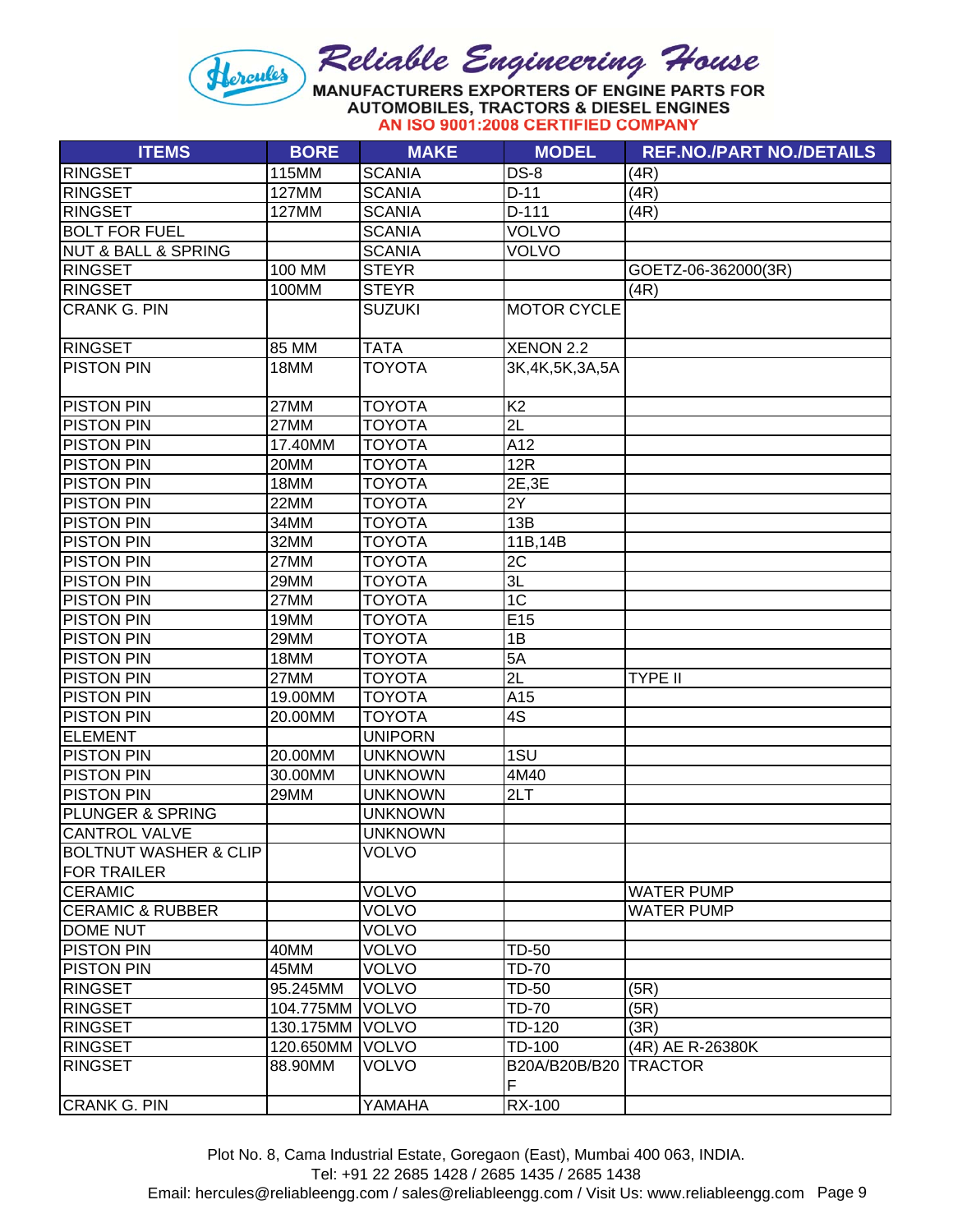#### Reliable Engineering House Hercules MANUFACTURERS EXPORTERS OF ENGINE PARTS FOR **AUTOMOBILES, TRACTORS & DIESEL ENGINES**

AN ISO 9001:2008 CERTIFIED COMPANY

| <b>ITEMS</b>               | <b>BORE</b> | <b>MAKE</b>   | <b>MODEL</b>      | <b>REF.NO./PART NO./DETAILS</b> |
|----------------------------|-------------|---------------|-------------------|---------------------------------|
| <b>BOLT BANJO</b>          |             | <b>YANMAR</b> |                   | TS+12MM+10MM                    |
| <b>DELIVERY VALVE</b>      |             | <b>YANMAR</b> | <b>N22Y</b>       |                                 |
| <b>HEAD GASKET</b>         |             | <b>YANMAR</b> | <b>NT-65</b>      |                                 |
| <b>HEAD GASKET</b>         |             | YANMAR        | <b>NT-70</b>      |                                 |
| <b>HEAD GASKET</b>         |             | YANMAR        | $F-4$             |                                 |
| <b>HEAD GASKET</b>         |             | <b>YANMAR</b> | $F-10$            |                                 |
| <b>HEAD GASKET</b>         |             | <b>YANMAR</b> | <b>NT-75</b>      |                                 |
| <b>HEAD GASKET</b>         |             | <b>YANMAR</b> | TF-80/90          |                                 |
| <b>HEAD GASKET</b>         |             | YANMAR        | <b>NT-80</b>      |                                 |
| PLUNGER                    |             | YANMAR        | TS-105            |                                 |
| <b>SPRING</b>              |             | YANMAR        | <b>N22Y</b>       | FOR F.I. VALVE                  |
| <b>SPRING</b>              |             | <b>YANMAR</b> | <b>N22Y</b>       | FOR PLUNGER                     |
| <b>SPRING</b>              | IN/EX       | YANMAR        | <b>N22Y</b>       | FOR VALVE                       |
| <b>SPRING</b>              |             | YANMAR        | <b>N22Y</b>       | FOR DELIVERY VALVE              |
| <b>SPRING</b>              |             | YANMAR        | N15Y/NT110        | FOR F.I. VALVE                  |
| <b>SPRING</b>              |             | <b>YANMAR</b> | N15Y/NT110        | <b>FOR PLUNGER</b>              |
| <b>SPRING</b>              | IN/EX       | YANMAR        | N15Y/NT110        | <b>FOR VALVE</b>                |
| <b>SPRING</b>              |             | <b>YANMAR</b> | N15Y/NT110        | FOR DELIVERY VALVE              |
| <b>SPRING</b>              | IN/EX       | <b>YANMAR</b> | <b>TS190</b>      | FOR VALVE                       |
| <b>SPRING</b>              | IN/EX       | <b>YANMAR</b> | <b>TS50</b>       | <b>FOR VALVE</b>                |
| <b>SPRING</b>              | IN/EX       | YANMAR        | <b>TS60</b>       | FOR VALVE                       |
| <b>SPRING</b>              | IN/EX       | YANMAR        | <b>TS70/TS80</b>  | FOR VALVE                       |
| <b>SPRING</b>              | IN/EX       | YANMAR        | <b>TS105</b>      | <b>FOR VALVE</b>                |
| <b>SPRING</b>              | IN/EX       | <b>YANMAR</b> | TS130             | FOR VALVE                       |
| <b>SPRING</b>              | IN/EX       | <b>YANMAR</b> | <b>TS155</b>      | <b>FOR VALVE</b>                |
| SPRING                     | IN/EX       | YANMAR        | <b>TS180</b>      | FOR VALVE                       |
| <b>SPRING</b>              | IN/EX       | <b>YANMAR</b> | TS230             | FOR VALVE                       |
| <b>SPRING</b>              | IN/EX       | YANMAR        | L40               | FOR VALVE                       |
| <b>SPRING</b>              | IN/EX       | YANMAR        | L60               | FOR VALVE                       |
| <b>SPRING</b>              |             | <b>YANMAR</b> | TS50-TS180        | FOR F.I. VALVE                  |
| <b>SPRING</b>              |             | <b>YANMAR</b> | <b>TS50-TS155</b> | <b>FOR PLUNGER</b>              |
| <b>RINGSET</b>             |             | <b>YANMAR</b> | EF-2800           |                                 |
| VALVE ROCKER ADJ.          |             | <b>YANMAR</b> | N 22Y             |                                 |
| <b>SCREW &amp; NUT</b>     |             |               |                   |                                 |
| <b>VALVE ROCKER SHAFT</b>  |             | YANMAR        | 2T                |                                 |
| <b>VALVE ROCKER SHAFT</b>  |             | <b>YANMAR</b> | 3SM               |                                 |
| <b>VALVE ROCKER SHAFT</b>  |             | YANMAR        | <b>KD</b>         |                                 |
| <b>VALVE ROCKER SHAFT</b>  |             | <b>YANMAR</b> | <b>ESD</b>        |                                 |
| <b>VALVE ROCKER SHAFT</b>  |             | <b>YANMAR</b> | LD                |                                 |
| <b>VALVE ROCKER SHAFT</b>  |             | YANMAR        | <b>N22Y</b>       |                                 |
| <b>CRANKSHAFT OIL SEAL</b> |             | YANMAR        | <b>N22Y</b>       |                                 |
| <b>EXHAUST FLANGE</b>      |             | YANMAR        | <b>N22Y</b>       |                                 |
| <b>BOLT HYDROLIC</b>       |             | <b>ZETOR</b>  |                   |                                 |
| <b>HEAD GASKET</b>         |             | <b>ZETOR</b>  |                   |                                 |
| <b>INJECTOR COVER</b>      |             | <b>ZETOR</b>  |                   |                                 |
| <b>INLECTOR PIPE</b>       |             | <b>ZETOR</b>  |                   | 50/60/75 CMS                    |
| <b>JOINTING SET</b>        | IN/EX       | <b>ZETOR</b>  |                   |                                 |
| <b>JOINTING SET</b>        | IN/EX       | <b>ZETOR</b>  | 6911              |                                 |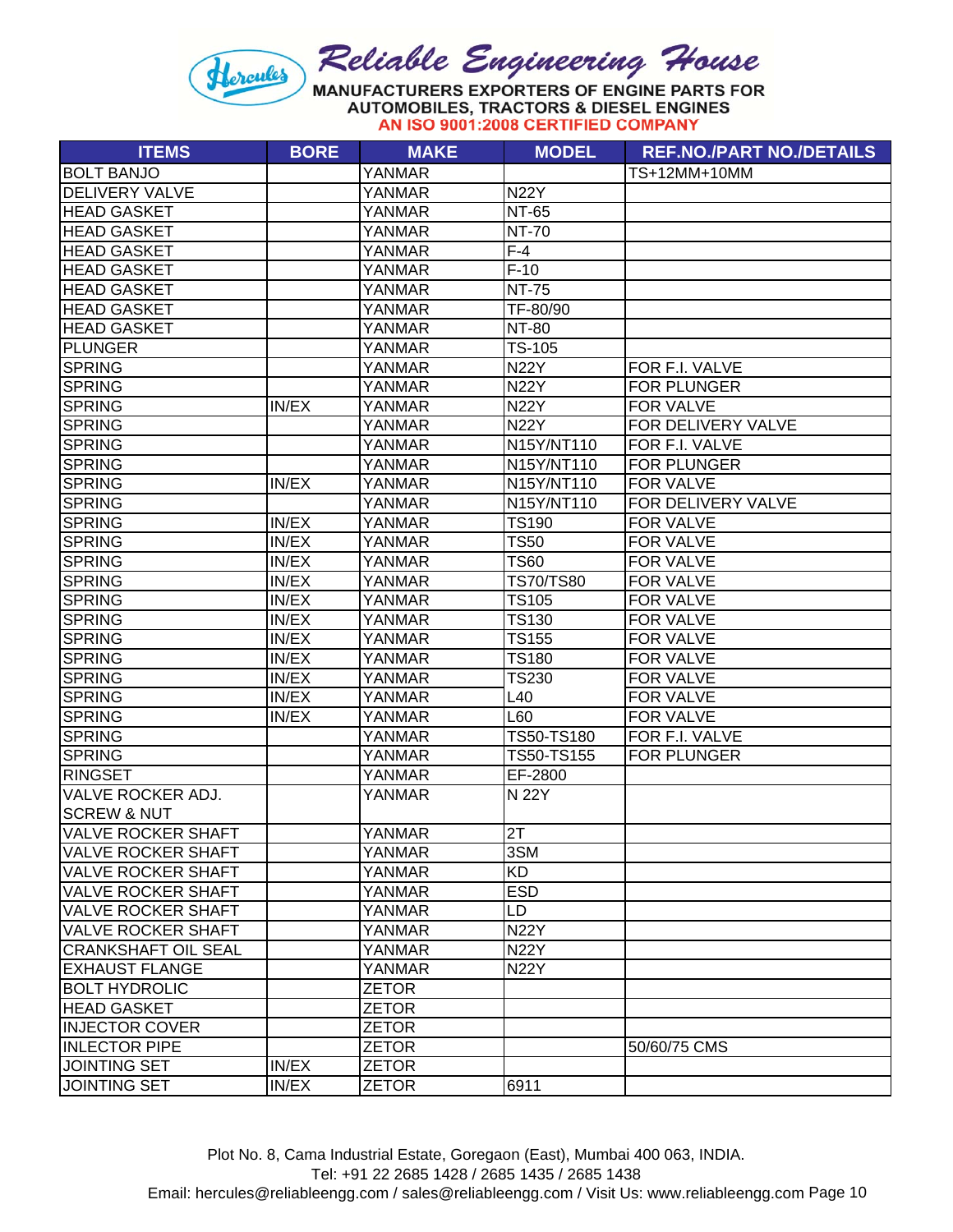

## **RUBBER PARTS**

**We also manufacturer many other Rubber Parts so please ask. We also manufacturer Rubber Parts as per customers specifications.**

**Part Nos. / References are given only for cross reference**

| REH. NO. | <b>ITEMS</b>                                      | <b>MAKE</b>                                    | <b>REF.NO./PART NO./DETAILS</b> |
|----------|---------------------------------------------------|------------------------------------------------|---------------------------------|
|          | 15037 SUSPENSION BUSH BPW - ID 30mm               | <b>BPW</b>                                     |                                 |
| 15038    | SUSPENSION BUSH BPW - ID 36mm                     | <b>BPW</b>                                     |                                 |
| 15039    | SUSPENSION BUSH BPW - ID 60mm                     | <b>BPW</b>                                     |                                 |
| 15040    | <b>CUSHION RUBBER 16 TON</b>                      | <b>BPW</b>                                     |                                 |
| 15041    | <b>CUSHION RUBBER 14 TON</b>                      | <b>BPW</b>                                     |                                 |
| 15042    | <b>CUSHION RUBBER 12 TON</b>                      | <b>BPW</b>                                     |                                 |
| 15043    | RUBBER DIAPHRAGM BRAKE DRUM                       | <b>MERCEDES CARS</b>                           |                                 |
| 15044    | a) SIZE: 16                                       | <b>MERCEDES CARS</b>                           | 000 431 2128                    |
| 15045    | b) SIZE: 16LS                                     | <b>MERCEDES CARS</b>                           | 000 431 2128                    |
| 15046    | c) SIZE: 20                                       | <b>MERCEDES CARS</b>                           | 000 431 0728                    |
| 15047    | d) SIZE: 20LS                                     | <b>MERCEDES CARS</b>                           | 000 431 0728                    |
| 15048    | e) SIZE: 24                                       | <b>MERCEDES CARS</b>                           | 000 421 2086                    |
| 15049    | f) SIZE: 24LS                                     | <b>MERCEDES CARS</b>                           | 000 421 2086                    |
| 15050    | $g)$ SIZE: 30                                     | <b>MERCEDES CARS</b>                           | 000 421 6286                    |
| 15051    | h) SIZE: 30LS                                     | <b>MERCEDES CARS</b>                           | 000 421 6286                    |
| 15052    | <b>RUBBER BUSH</b>                                | <b>MERCEDES CARS</b>                           | 116 333 4014                    |
| 15053    | <b>RUBBER ROUND RING</b>                          | <b>MERCEDES CARS</b>                           | 116 492 0182                    |
| 15054    | <b>RUBBER RECTANGLE BUSH</b>                      | <b>MERCEDES CARS</b>                           | 124 492 0044                    |
| 15055    | <b>RUBBER MOUNTING AIR CLEANER</b>                | <b>MERCEDES CARS</b>                           | 126 720 0104                    |
| 15056    | <b>INJ. RUBBER</b>                                | <b>MERCEDES CARS</b>                           | 116 078 0873                    |
| 15057    | INJ. RUBBER                                       | <b>MERCEDES CARS</b>                           | 103 078 0873                    |
| 15001    | <b>RADIATOR RUBBER HOSE</b>                       | <b>MERCEDES TRUCK</b>                          | 387 501 0982                    |
| 15002    | <b>RADIATOR RUBBER HOSE</b>                       | <b>MERCEDES TRUCK</b>                          | 387 501 0782                    |
| 15003    | <b>RADIATOR RUBBER HOSE</b>                       | <b>MERCEDES TRUCK</b>                          | 346 501 5182                    |
| 15004    | <b>RADIATOR RUBBER HOSE</b>                       | <b>MERCEDES TRUCK</b>                          | 346 501 5082                    |
| 15005    | <b>RADIATOR MOUNTING</b>                          | <b>MERCEDES TRUCK</b>                          | 347 504 0012                    |
| 15006    | <b>RADIATOR MOUNTING</b>                          | <b>MERCEDES TRUCK</b>                          | 336 504 0012                    |
| 15007    | MOUNTING-RECTANGLE                                | <b>MERCEDES TRUCK</b>                          | 387 504 0112                    |
| 15008    | MOUNTING-RECTANGLE 4.80164                        | <b>MERCEDES TRUCK</b>                          | 620 504 0112                    |
| 15009    | PLASTIC GEAR LEVER BUSH                           | <b>MERCEDES TRUCK</b>                          | 115 992 0310                    |
| 15010    | <b>ROUND MOUNT 1</b>                              | <b>MERCEDES TRUCK</b>                          |                                 |
| 15011    | <b>ROUND MOUNT 2</b>                              | <b>MERCEDES TRUCK</b>                          |                                 |
| 15012    | <b>RUBBER MOUNTING BUSH</b><br><b>RUBBER BUSH</b> | <b>MERCEDES TRUCK</b><br><b>MERCEDES TRUCK</b> |                                 |
| 15013    | RUBBER WASHER-SEAL FOR AIR                        |                                                |                                 |
| 15014    | <b>COUPLING</b>                                   | <b>MERCEDES TRUCK</b>                          | 000 429 2184                    |
| 15015    | <b>MUD FLAP</b>                                   | <b>MERCEDES TRUCK</b>                          |                                 |
| 15016    | <b>BLACK HOSE WITH STEEL RING</b>                 | <b>MERCEDES TRUCK</b>                          |                                 |
| 15017    | <b>RED HOSE WITH STEEL RING-5</b>                 | <b>MERCEDES TRUCK</b>                          | 002 094 6382                    |
| 15018    | <b>RED HOSE WITH STEEL RING-7</b>                 | <b>MERCEDES TRUCK</b>                          | 002 094 5282                    |
| 15019    | <b>RUBBER BELLOW</b>                              | <b>MERCEDES TRUCK</b>                          | 620 528 0782                    |
| 15020    | RUBBER-BIG (IN ROLL)                              | <b>MERCEDES TRUCK</b>                          | 363 475 0120                    |
| 15021    | RUBBER-SMALL (IN ROLL)                            | <b>MERCEDES TRUCK</b>                          | 363 475 0220                    |
| 15022    | <b>RUBBER BUSH-BIG</b>                            | <b>MERCEDES TRUCK</b>                          | 320 357 0022                    |
| 15023    | <b>RUBBER BUSH-SMALL</b>                          | <b>MERCEDES TRUCK</b>                          | 320 357 0122                    |
| 15024    | <b>CUT RUBBER BUSH</b>                            | <b>MERCEDES TRUCK</b>                          | 335 357 0022                    |
| 15025    |                                                   | <b>MERCEDES TRUCK</b>                          | 361 266 0184                    |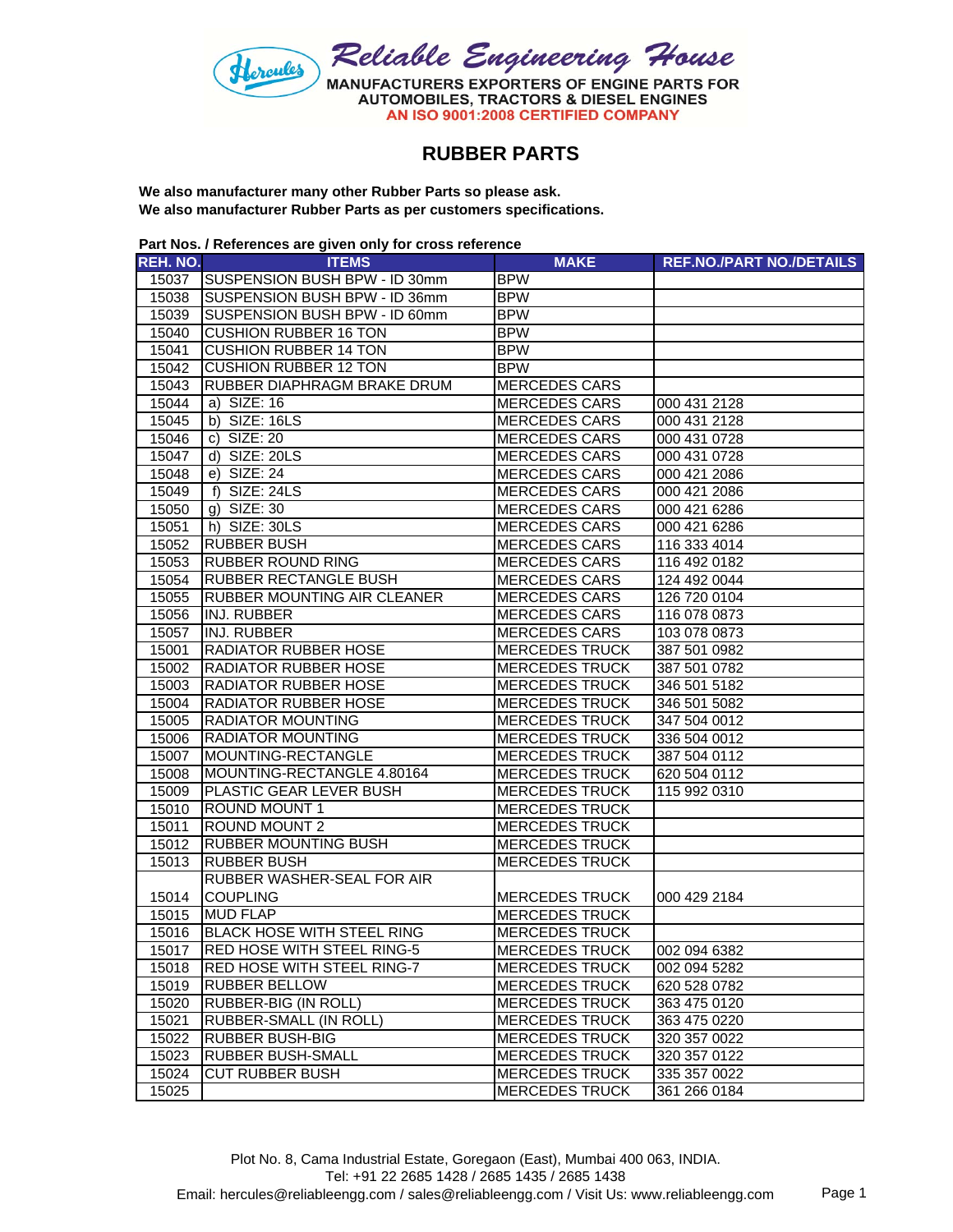

| <b>REH. NO.</b> | <b>ITEMS</b>                         | <b>MAKE</b>            | <b>REF.NO./PART NO./DETAILS</b> |
|-----------------|--------------------------------------|------------------------|---------------------------------|
| 15026           | SCHLAUCH HOSE 01.14.036              | <b>MERCEDES TRUCK</b>  | 326 094 0791                    |
|                 | <b>GUMMILAGER RUBBER MOUNTING</b>    |                        |                                 |
| 15027           | 01.22.001                            | <b>MERCEDES TRUCK</b>  | 000 241 0513                    |
| 15028           | <b>MANSCHETTE BCKIG BOOT SQUARE</b>  | <b>MERCEDES TRUCK</b>  | <b>RAPL 48 0083</b>             |
| 15029           | MANSCHETTE BOOT 01.24.023            | <b>MERCEDES TRUCK</b>  | 343 267 0096                    |
|                 |                                      |                        |                                 |
| 15030           | IINSIDE DOOR HANDLE LH CABIN 322/347 | <b>IMERCEDES TRUCK</b> | 322 760 0161                    |
| 15031           |                                      | <b>MERCEDES TRUCK</b>  | 403 017 0271                    |
| 15032           | <b>DOOR STRIKER PLATE</b>            | <b>MERCEDES TRUCK</b>  | 309 720 0331                    |
| 15033           | SQUARE MOUNTING BIG VOLVO-I          | VOLVO                  |                                 |
| 15034           | SQUARE MOUNTING BIG VOLVO-II         | <b>VOLVO</b>           |                                 |
| 15035           | SQUARE MOUNTING SMALL VOLVO-I        | <b>VOLVO</b>           |                                 |
| 15036           | SQUARE MOUNTING SMALL VOLVO-II       | <b>VOLVO</b>           |                                 |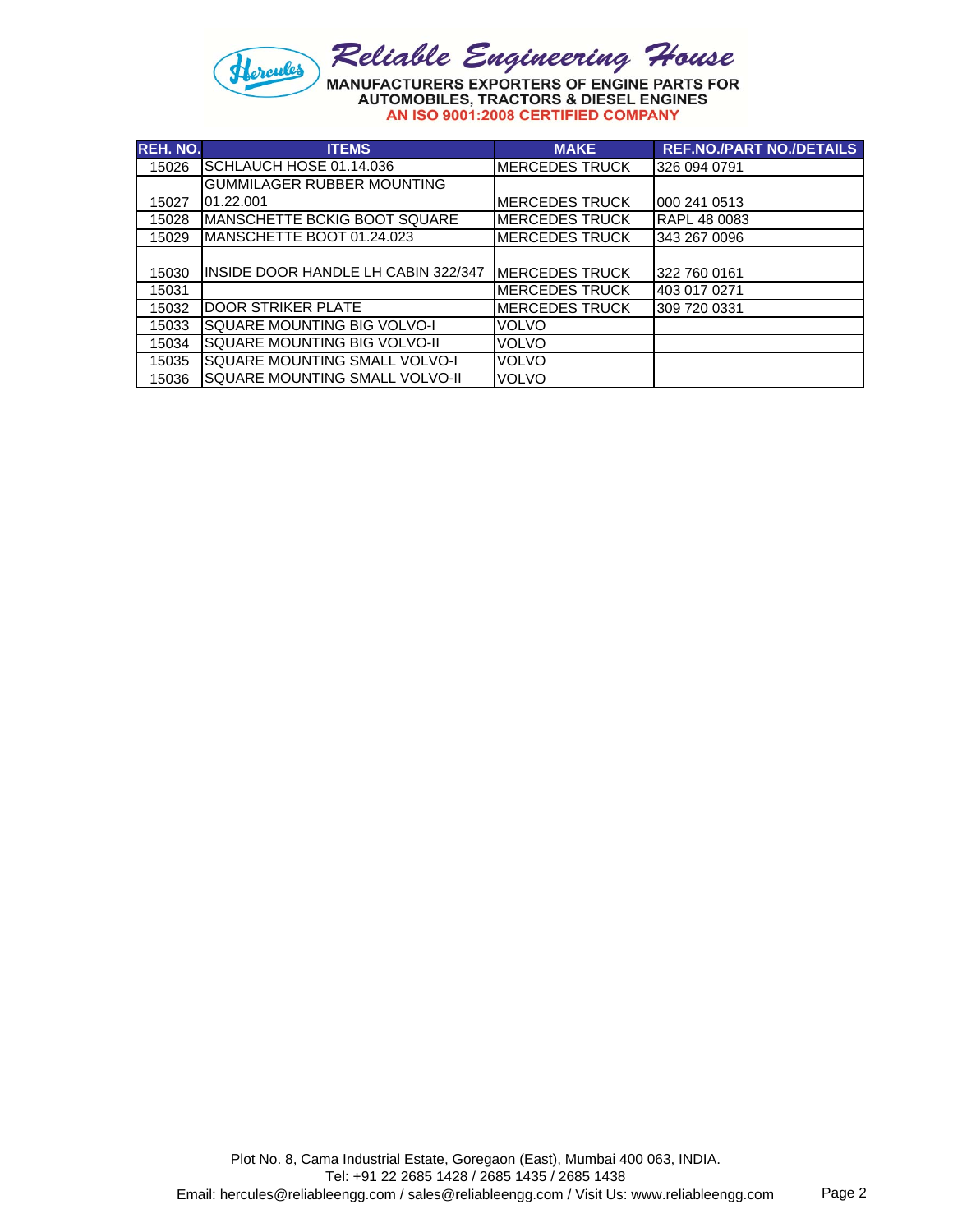

## **ENGINE PIPES**

#### **FUEL INJECTION PIPES, OIL PIPES, COOLING PIPES**

| <b>ITEM</b>                |             | <b>ENGINE</b>      | <b>MODEL</b>          | REF.NO.                 |
|----------------------------|-------------|--------------------|-----------------------|-------------------------|
| FUEL INJECTION PIPE        |             | <b>BED FORD</b>    | J <sub>6</sub>        |                         |
| <b>FUEL INJECTION PIPE</b> |             | <b>CATERPILLAR</b> | 3304                  |                         |
| <b>FUEL INJECTION PIPE</b> |             | <b>CATERPILLAR</b> | 3406                  |                         |
| <b>FUEL INJECTION PIPE</b> |             | <b>DAF</b>         |                       | 130 5608 NEW MODEL      |
| FUEL INJECTION PIPE        | SET OF 4 PC | <b>DAIHATSU</b>    | TAFT F-50/V22HS V27   |                         |
|                            |             |                    | (V24 OLD)             |                         |
| <b>FUEL INJECTION PIPE</b> | SET OF 4 PC | <b>DAIHATSU</b>    | F70/TAFT F70          |                         |
| <b>FUEL INJECTION PIPE</b> | SET OF 4 PC | <b>DAIHATSU</b>    | <b>HILINE F75/780</b> |                         |
| FUEL INJECTION PIPE        |             | <b>DEUTZ</b>       | 31.5HP                |                         |
| <b>FUEL INJECTION PIPE</b> |             | <b>DEUTZ</b>       | 27.5HP                |                         |
| FUEL INJECTION PIPE        |             | <b>FORD</b>        | 4000                  |                         |
| <b>FUEL INJECTION PIPE</b> |             | <b>FORD</b>        | 6610                  |                         |
| FUEL INJECTION PIPE        |             | <b>FORD</b>        | 5000                  |                         |
| FUEL INJECTION PIPE        |             | <b>FORD</b>        | 6600                  |                         |
|                            |             |                    |                       | 81814454, 83924090,     |
|                            |             |                    |                       | 81814457, D9 NN 9A 555D |
| <b>FUEL INJECTION PIPE</b> |             | <b>FORD</b>        | 6600 NM               | D9 NN 9A558CA, D9 NN    |
|                            |             |                    |                       | 9A556DA, 81814453,      |
|                            |             |                    |                       | 81814458                |
| <b>FUEL INJECTION PIPE</b> |             | <b>HINO</b>        | L/L                   |                         |
| <b>FUEL INJECTION PIPE</b> | SET OF 6 PC | <b>HINO</b>        | <b>HO7D RANGER LA</b> |                         |
| <b>FUEL INJECTION PIPE</b> | SET OF 6 PC | <b>HINO</b>        | <b>H07C RANGER</b>    |                         |
| <b>FUEL INJECTION PIPE</b> | SET OF 6 PC | <b>HINO</b>        | <b>JUMBO E14.100</b>  |                         |
| <b>FUEL INJECTION PIPE</b> |             | <b>HOWO</b>        |                       | <b>PIPE SET</b>         |
| FUEL INJECTION PIPE        |             | <b>ISUZU</b>       |                       | <b>PIPE</b>             |
| FUEL INJECTION PIPE        | SET OF 4 PC | <b>ISUZU</b>       | PANTHER/2.3TBR-       |                         |
|                            |             |                    | 52/C223               |                         |
| <b>FUEL INJECTION PIPE</b> | SET OF 4 PC | <b>ISUZU</b>       | KBD 25/26/KAD51       |                         |
| <b>FUEL INJECTION PIPE</b> | SET OF 6 PC | <b>ISUZU</b>       | NZR/ZVR               |                         |
| <b>FUEL INJECTION PIPE</b> | SET OF 4 PC | <b>ISUZU</b>       | PANTHER/2.5/TBR-54    |                         |
| <b>INJECTION PIPE SET</b>  |             | <b>IVECO</b>       | 8210.22 330           | 475610-4815735          |
| <b>INJECTION PIPE SET</b>  |             | <b>IVECO/FIAT</b>  | 8210.42K              |                         |
| <b>WATER BODY PIPE</b>     |             | <b>IVECO/FIAT</b>  | 19030                 |                         |
| <b>LEAK OF PIPE</b>        |             | <b>IVECO/FIAT</b>  | 8210.22.30            |                         |
| <b>CABBIN HOSE</b>         | 12MM BENDS  | <b>IVECO/FIAT</b>  | 8210.42K              |                         |
| <b>WATER PIPE</b>          |             | <b>IVECO/FIAT</b>  | 8210.42K              |                         |
| <b>INJECTOR TOP NUT</b>    |             | <b>IVECO/FIAT</b>  |                       |                         |
| <b>INJECTOR UNION</b>      | M14XM14     | <b>IVECO/FIAT</b>  |                       |                         |
| <b>FUEL INJECTION PIPE</b> | SET OF 6    | <b>IVICO</b>       |                       |                         |
| <b>FUEL INJECTION PIPE</b> | SET OF 6    | <b>IVICO</b>       |                       |                         |
| <b>FUEL INJECTION PIPE</b> | SET OF 8    | <b>IVICO</b>       |                       |                         |
| <b>FUEL INJECTION PIPE</b> |             | <b>LEYLAND</b>     | 370                   |                         |
| <b>FUEL INJECTION PIPE</b> |             | LEYLAND            | 401/402               |                         |
| <b>FUEL INJECTION PIPE</b> |             | LEYLAND            | 400 (TUSKER)          |                         |
| <b>FUEL INJECTION PIPE</b> | 6 Pcs       | <b>MAC TRUCK</b>   |                       |                         |
| <b>FUEL INJECTION PIPE</b> |             | <b>MAN</b>         | 511                   | 511 030 33129           |
| FUEL INJECTION PIPE        |             | <b>MAN</b>         | F 2000                |                         |
| FUEL INJECTION PIPE        |             | <b>MAN</b>         | D-2156 MT6            |                         |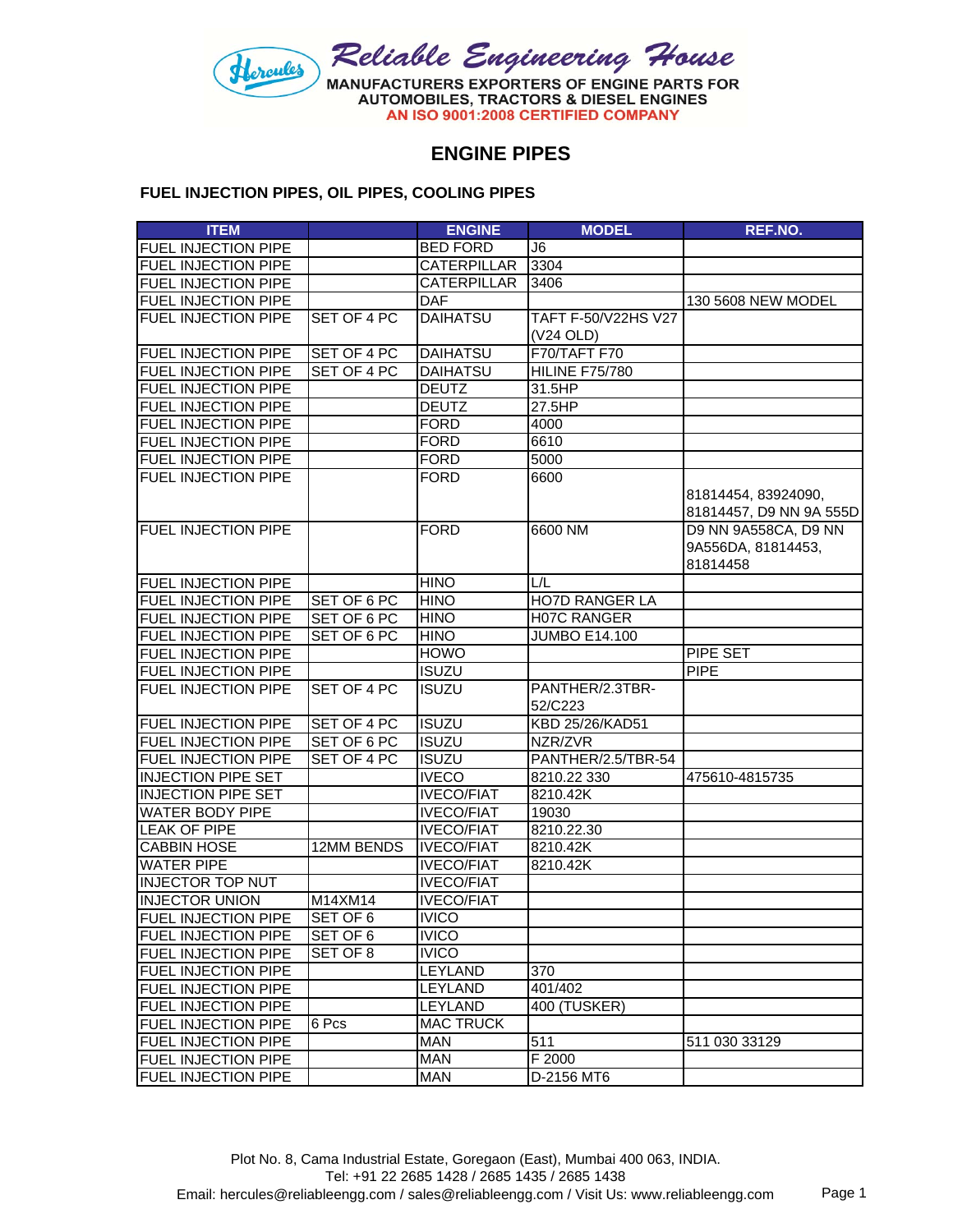

AN ISO 9001:2008 CERTIFIED COMPANY

| <b>ITEM</b>                |            | <b>ENGINE</b>   | <b>MODEL</b>       | REF.NO.                    |
|----------------------------|------------|-----------------|--------------------|----------------------------|
| <b>FUEL INJECTION PIPE</b> |            | <b>MAN</b>      | D-2866             | 51.10302.6139              |
| <b>FUEL INJECTION PIPE</b> |            | <b>MAN</b>      | D-2876             | 51.10303.6172, 51.10300.6( |
| <b>LEAK OF PIPE</b>        |            | <b>MAN</b>      | F-2000             |                            |
| FUEL INJECTION PIPE        | 4 Pcs Set  | <b>MERCEDES</b> | OM-314 (OLD)       | 314 070 1333, 314 070      |
|                            |            |                 |                    | 1433, 314 070 1533, 314    |
|                            |            |                 |                    | 070 1633                   |
| FUEL INJECTION PIPE        | 6 Pcs Set  | <b>MERCEDES</b> | OM-352/352A        | 352 070 3233, 352 070      |
|                            |            |                 |                    | 3333, 352 070 3433, 352    |
|                            |            |                 |                    | 070 3533, 352 070 3633,    |
|                            |            |                 |                    | 352 070 3733               |
| <b>FUEL INJECTION PIPE</b> | 6 Pcs Set  | <b>MERCEDES</b> | OM-355/355A/345    | 355 070 0333, 355 070      |
|                            |            |                 |                    | 0343, 355 070 0353, 355    |
|                            |            |                 |                    | 070 0363, 355 070 0373,    |
|                            |            |                 |                    | 355 070 0383               |
| FUEL INJECTION PIPE        | 6 Pcs Set  | <b>MERCEDES</b> | OM-366A/LA         | 366 070 4033, 366 070      |
|                            |            |                 |                    | 3933, 366 070 3833, 366    |
|                            |            |                 |                    | 070 3433, 366 070 3333,    |
|                            |            |                 |                    | 366 070 3233               |
| <b>FUEL INJECTION PIPE</b> | 6 Pcs Set  | <b>MERCEDES</b> | OM-362 LA          | 366 070 2433, 366 070      |
|                            |            |                 |                    | 2333, 366 070 2233, 366    |
|                            |            |                 |                    | 070 3433, 366 070 3333,    |
|                            |            |                 |                    | 366 070 3233               |
| <b>FUEL INJECTION PIPE</b> | 1 Pc       | <b>MERCEDES</b> | OM-402/422/422A/LA | 422 070 5433               |
| FUEL INJECTION PIPE        | 8 Pcs Set  | <b>MERCEDES</b> | OM-402             | 403 070 4933, 403 070      |
|                            |            |                 |                    | 6033, 403 070 5133, 403    |
|                            |            |                 |                    | 070 7433, 403 070 2533,    |
|                            |            |                 |                    | 403 070 2633, 403 070      |
|                            |            |                 |                    | 2733, 403 070 2833         |
| <b>FUEL INJECTION PIPE</b> | 2 Pcs Set  | <b>MERCEDES</b> | OM-403/423/443     | 403 070 4933, 403 070      |
|                            |            |                 |                    | 5133                       |
| <b>FUEL INJECTION PIPE</b> | 10 Pcs Set | <b>MERCEDES</b> | OM-403             | 403 070 4933, 403 070      |
|                            |            |                 |                    | 6033, 403 070 5133, 403    |
|                            |            |                 |                    | 070 7433, 403 070 0934,    |
|                            |            |                 |                    | 403 070 2533, 403 070      |
|                            |            |                 |                    | 2633, 403 070 2733, 403    |
|                            |            |                 |                    | 070 2833, 403 070 1034     |
| <b>FUEL INJECTION PIPE</b> | 1 Pc       | <b>MERCEDES</b> | OM-422             | 422 070 5433               |
| FUEL INJECTION PIPE        | 2 Pcs Set  | <b>MERCEDES</b> | OM-401/441         | 441 070 6433, 441 070      |
|                            |            |                 |                    | 5533 (Left Kit)            |
| <b>FUEL INJECTION PIPE</b> | 2 Pcs Set  | <b>MERCEDES</b> | OM-401/441         | 441 070 6733, 441 070      |
|                            |            |                 |                    | 1133 (Right Kit)           |
| <b>FUEL INJECTION PIPE</b> | 2 Pcs Set  | <b>MERCEDES</b> | OM-442             | 442 070 8133, 442 070      |
|                            |            |                 |                    | 8333 (Left Kit)            |
| <b>FUEL INJECTION PIPE</b> | 2 Pcs Set  | <b>MERCEDES</b> | OM-442             | 442 070 9633, 442 070      |
|                            |            |                 |                    | 6433 (Right Kit)           |
| <b>FUEL INJECTION PIPE</b> | 1 Pc       | <b>MERCEDES</b> | OM-442A / 402LA    | 422 070 8433               |
| <b>FUEL INJECTION PIPE</b> | 1 Pc       | <b>MERCEDES</b> | OM-422             | 422 070 5433               |
| <b>FUEL INJECTION PIPE</b> | 1 Pc       | <b>MERCEDES</b> | OM-501 LA          | 541 070 1933 Actros        |
| <b>FUEL INJECTION PIPE</b> | 1 Pc       | <b>MERCEDES</b> | OM-501LA           | Axor                       |
| <b>FUEL INJECTION PIPE</b> | 1 Pc       | <b>MERCEDES</b> | OM-355/355A        | 346 070 1033               |
| <b>FUEL INJECTION PIPE</b> | 1 Pc       | <b>MERCEDES</b> | OM-355/355A        | 345 070 7635               |
| <b>FUEL INJECTION PIPE</b> | 1 Pc       | <b>MERCEDES</b> | OM-906/905/904     | 906 070 1433 Atego         |
| <b>FUEL INJECTION PIPE</b> | 1 Pc       | <b>MERCEDES</b> | OM-447             | 447 070 0236               |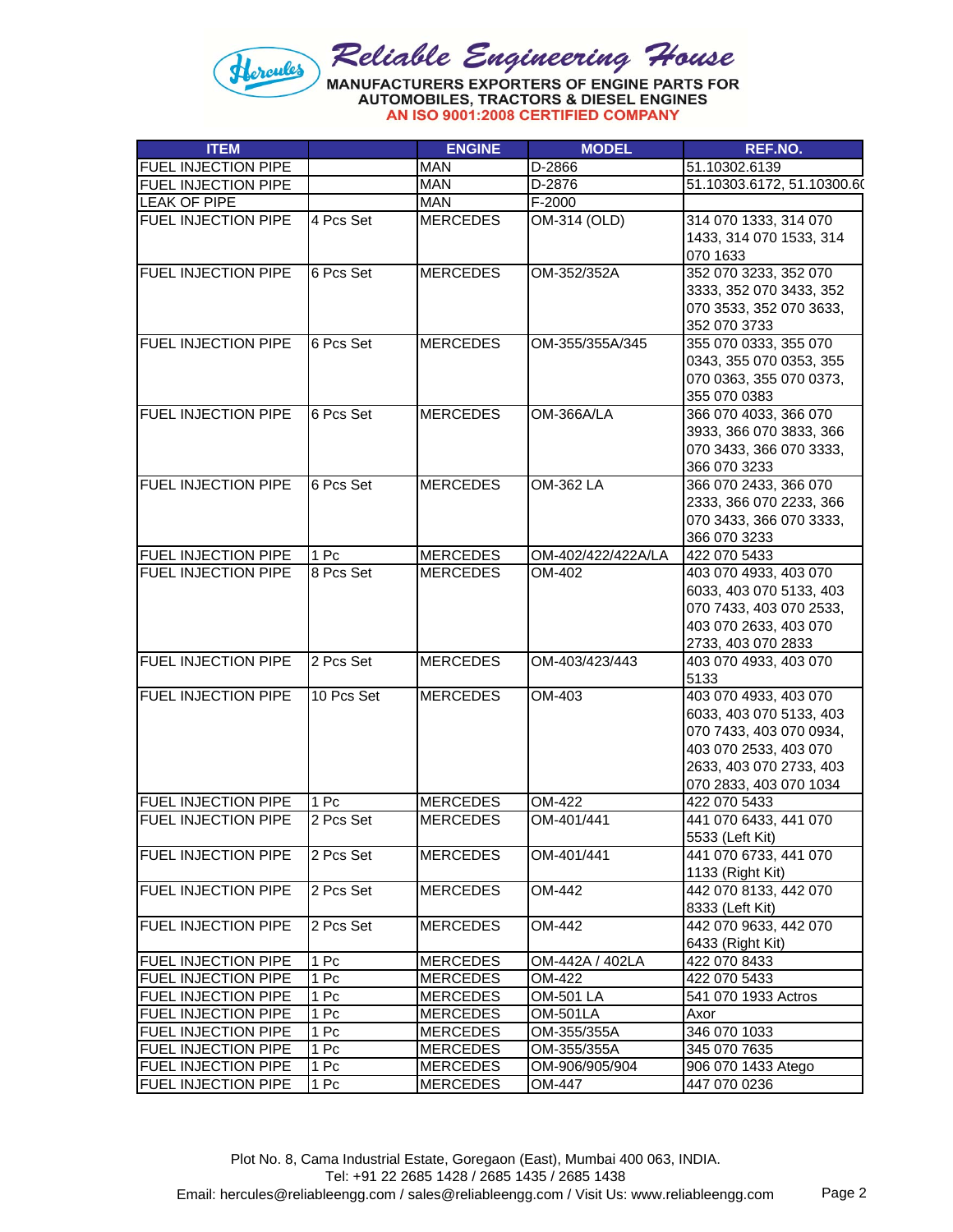

|  |  | AN ISO 9001:2008 CERTIFIED COMPAN |  |
|--|--|-----------------------------------|--|
|--|--|-----------------------------------|--|

| <b>ITEM</b>                |                                         | <b>ENGINE</b>     | <b>MODEL</b>              | REF.NO.                    |
|----------------------------|-----------------------------------------|-------------------|---------------------------|----------------------------|
| <b>FUEL INJECTION PIPE</b> | 1 Pc                                    | <b>MERCEDES</b>   | OM-442                    | 442 070 1483               |
| <b>COOLING PIPES</b>       |                                         | <b>MERCEDES</b>   | OM-402/403/422/423        | 403 200 1852               |
| <b>COOLING PIPES</b>       |                                         | <b>MERCEDES</b>   | OM-402/403                | 403 200 1652               |
| <b>COOLING PIPES</b>       |                                         | <b>MERCEDES</b>   | OM-402/403                | 403 200 2152               |
| <b>COOLING PIPES</b>       |                                         | <b>MERCEDES</b>   | OM-403/422/423            | 403 200 0752, 422 200 0752 |
| <b>FUEL LINE</b>           | 275MM                                   | <b>MERCEDES</b>   | OM-352/355                | 352 070 2732               |
| OIL PRESSURE PI[E          |                                         | <b>MERCEDES</b>   | OM-314                    | 309 078 0004               |
| <b>FUEL LINE</b>           | 440MM                                   | <b>MERCEDES</b>   | OM-352/355                | 352 070 3032               |
| OIL LINE SW22              |                                         | <b>MERCEDES</b>   | OM-355                    | 356 187 0001               |
| OIL LINE SW19              |                                         | <b>MERCEDES</b>   | OM-355                    | 355 187 0075, 355 187 020  |
| OIL LINE NYLONE            |                                         | <b>MERCEDES</b>   | OM-355                    | 355 187 0401, 355 187 0282 |
| <b>LEAK OF PIPE</b>        |                                         | <b>MERCEDES</b>   | OM-346/314                | 346 070 0435               |
| <b>LEAK OF PIPE</b>        |                                         | <b>MERCEDES</b>   | OM-346/314                | 346 070 0535               |
| SPRING CYLINDER ROD        |                                         | <b>MERCEDES</b>   | OM-355                    | 355 070 0475, 358 300 1715 |
| <b>SPRING CYLINDER</b>     |                                         | <b>MERCEDES</b>   | OM-355                    | 355 070 0475 CPL           |
| <b>COMPLETE</b>            |                                         |                   |                           |                            |
| ADJUSTING SCREW            | M12X1X41MM                              | <b>MERCEDES</b>   | OM-                       | 403 055 0220, 422 055 002( |
|                            |                                         |                   | 401/402/421/441/447       |                            |
| <b>BALL PIN ADJUSTING</b>  |                                         | <b>MERCEDES</b>   | OM-355                    | 326 050 0220 CPL           |
| <b>SCREW</b>               |                                         |                   |                           |                            |
| <b>OVERFLOW VALVE</b>      |                                         | <b>MERCEDES</b>   | <b>ACTROSS 541</b>        | 541 070 0646               |
|                            |                                         | <b>MERCEDES</b>   |                           |                            |
| <b>OVERFLOW SPECIAL</b>    |                                         |                   |                           |                            |
| <b>TYPE WITH HEAD HOLE</b> |                                         |                   |                           |                            |
| FEED PUMP REPAIR KIT       |                                         | <b>MERCEDES</b>   |                           | 000 091 08 40              |
|                            |                                         |                   |                           |                            |
| FEED PUMP REPAIR KIT       |                                         | <b>MERCEDES</b>   |                           | 000 090 02 10              |
| FEED PUMP REPAIR KIT       |                                         | <b>MERCEDES</b>   |                           | 1411 073 000               |
| <b>BRAKE HOSE</b>          | 690 MM M12X1 MERCEDES<br>MМ             |                   | OM 314/352/355            | 000 428 8935               |
| <b>HOLLOW SCREW</b>        | M16XM12X1.5                             | <b>MERCEDES</b>   | NGK/MK/SK                 | 915039 012200              |
|                            | <b>FITTING</b>                          |                   |                           |                            |
| <b>HOLLOW SCREW</b>        | M16XM12X1.5                             | <b>MERCEDES</b>   | NGK/MK/SK                 | 915040 012200              |
|                            |                                         |                   |                           |                            |
| <b>REDUSING ADAPTOR</b>    | <b>FITTING</b><br>M12X1.5/M16X MERCEDES |                   |                           |                            |
|                            |                                         |                   |                           | 001 990 7368               |
| <b>FUEL FILTER HOUSING</b> | 1.5                                     |                   | OM-355                    | 422 090 0252               |
| <b>FUEL FILTER HOUSING</b> |                                         | <b>MERCEDES</b>   | OM-355                    |                            |
|                            |                                         | <b>MERCEDES</b>   |                           | 9450 030 100               |
| <b>CLUTCH HOSE</b>         | C.P.L 235MM                             | <b>MERCEDES</b>   | OM-355                    | 355 573 0036, 320 573 0036 |
| <b>CLUTCH HOSE</b>         | C.P.L 235MM                             | <b>MERCEDES</b>   | OM-355                    | 385 997 0582, 307 997 0082 |
| <b>STREEING HOSE</b>       |                                         | <b>MERCEDES</b>   | OM-314/343/346/355        | 343 460 0024               |
| <b>STANGE ROD</b>          |                                         | <b>MERCEDES</b>   | OM-343/346/314            | 350 290 7039               |
| <b>LEAK OF PIPE</b>        |                                         | <b>MERCEDES</b>   | OM-407                    | A 407 200 0258             |
| <b>FUEL INJECTION PIPE</b> |                                         | <b>MITSUBISHI</b> | <b>FUSO</b>               |                            |
| <b>FUEL INJECTION PIPE</b> | SET OF 4 PC                             | <b>MITSUBISHI</b> | L-                        |                            |
|                            |                                         |                   | 300D/L038P/L300DSL        |                            |
| <b>FUEL INJECTION PIPE</b> | SET OF 4 PC                             | <b>MITSUBISHI</b> | PS-135/4D33               |                            |
| <b>FUEL INJECTION PIPE</b> | SET OF 8 PC                             | <b>MITSUBISHI</b> | 8DC-9                     |                            |
| <b>FUEL INJECTION PIPE</b> | SET OF 4 PC                             | <b>MITSUBISHI</b> | T-210/4DR5                |                            |
| <b>FUEL INJECTION PIPE</b> | SET OF 4 PC                             | <b>MITSUBISHI</b> | <b>CANTER FE-111/4D30</b> |                            |
| <b>FUEL INJECTION PIPE</b> | SET OF 6 PC                             | <b>MITSUBISHI</b> | FUSO 6D-                  |                            |
|                            |                                         |                   | 15/FR516/FM516            |                            |
| <b>FUEL INJECTION PIPE</b> | SET OF 4 PC                             | <b>MITSUBISHI</b> | $T-200$                   |                            |
| <b>FUEL INJECTION PIPE</b> | SET OF 4 PC                             | <b>MITSUBISHI</b> | PS 100/4D3                |                            |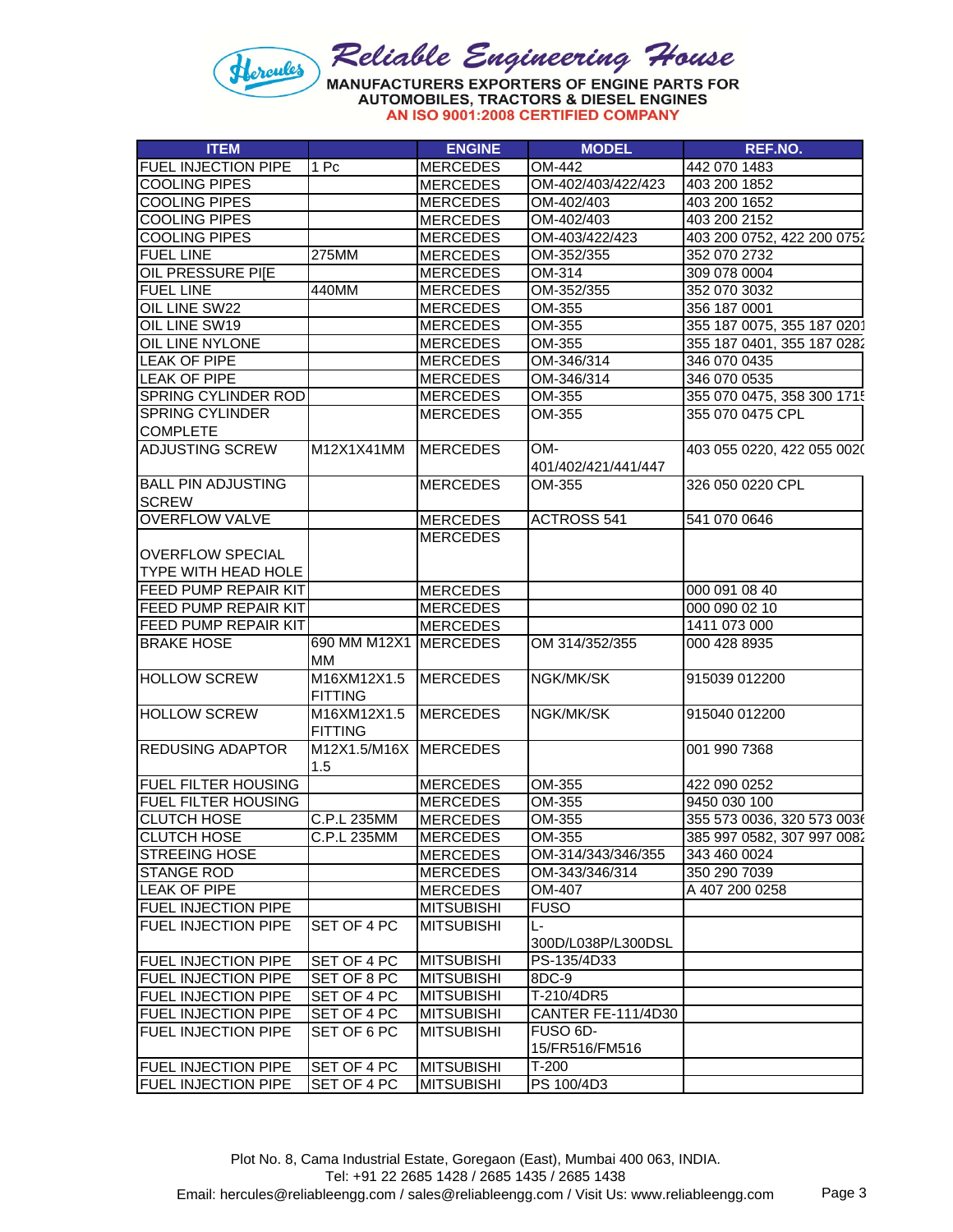

| <b>ITEM</b>                                              |             | <b>ENGINE</b>     | <b>MODEL</b>                       | REF.NO.                                    |
|----------------------------------------------------------|-------------|-------------------|------------------------------------|--------------------------------------------|
| <b>FUEL INJECTION PIPE</b>                               | SET OF 4 PC | <b>MITSUBISHI</b> | PS 120/4D3C                        |                                            |
| <b>FUEL INJECTION PIPE</b>                               | SET OF 6 PC | <b>MITSUBISHI</b> | FUSO 6D22/FP418                    |                                            |
| FUEL INJECTION PIPE                                      | SET OF 6 PC | <b>MITSUBISHI</b> | <b>FUSO</b>                        |                                            |
|                                                          |             |                   | 6D16/FM517/PS190                   |                                            |
| <b>FUEL INJECTION PIPE</b>                               | SET OF 6 PC | <b>MITSUBISHI</b> | FUSO 6D14/FM215                    |                                            |
| <b>FUEL INJECTION PIPE</b>                               | SET OF 8 PC | <b>NISSAN</b>     | RE-8/CWA53                         | RE 8 LH/RH                                 |
| FUEL INJECTION PIPE                                      | SET OF 8 PC | <b>NISSAN</b>     | RD-8 M/MIRING TZ52A RD 8 LH/RH     |                                            |
| <b>FUEL INJECTION PIPE</b>                               | SET OF 8 PC | <b>NISSAN</b>     | RF-8/CWB52.08                      | RF8 RH/LH                                  |
| <b>FUEL INJECTION PIPE</b>                               | SET OF 6 PC | <b>NISSAN</b>     | <b>CK-12/NE6TCK-12</b>             | NE6T                                       |
| <b>FUEL INJECTION PIPE</b>                               |             | <b>PERKINS</b>    | 290                                |                                            |
| FUEL INJECTION PIPE                                      |             | <b>PERKINS</b>    | <b>TAFE 245 D.I</b>                |                                            |
| <b>FUEL INJECTION PIPE</b>                               |             | <b>RENAULT</b>    | <b>PREMIUM</b>                     | 5010 550 870, OE NO.:                      |
|                                                          |             |                   | 370/420/KERAX                      | 245 550 870                                |
|                                                          |             |                   | 370/420                            |                                            |
| <b>FUEL INJECTION PIPE</b>                               |             | <b>RENAULT</b>    | <b>MAJOR</b>                       | 5000 678 622, OE NO.:                      |
|                                                          |             |                   | 385/AE380/420/CBH/C 245 678 622    |                                            |
|                                                          |             |                   | LM320/385                          |                                            |
| <b>FUEL INJECTION PIPE</b>                               |             | <b>RENAULT</b>    | <b>PREMIUM</b>                     | 5010 477 708, OE NO.:                      |
|                                                          |             |                   | 385/400/KERAX G340 245 477 708     |                                            |
|                                                          |             |                   | ΤI                                 |                                            |
| <b>INJECTION PIPE SET</b>                                |             | <b>RENAULT</b>    | <b>PREMIUM 370.420</b>             | 245 550 870                                |
|                                                          |             |                   | <b>KERAX</b>                       |                                            |
| <b>WATER PIPE</b>                                        |             | <b>RENAULT</b>    | G-340 PREMIUM                      |                                            |
| <b>WATER PIPE</b>                                        |             | <b>RENAULT</b>    | PREMIUM/KERAX                      |                                            |
| <b>FUEL INJECTION PIPE</b>                               |             | <b>ROMANIA</b>    | <b>UTB</b>                         |                                            |
| <b>FUEL INJECTION PIPE</b>                               |             | <b>RUSTON</b>     | YDA 27 HP                          |                                            |
| <b>FUEL INJECTION PIPE</b>                               |             | <b>SCANIA</b>     | 193                                |                                            |
| <b>FUEL INJECTION PIPE</b>                               |             | <b>SCANIA</b>     | 111/DS-11                          | 169 316 TO 169 321                         |
| <b>FUEL INJECTION PIPE</b>                               |             | <b>SCANIA</b>     | 112/DS-12                          | 289 898, 289 899, 312                      |
|                                                          |             |                   |                                    | 216, 312 220                               |
| <b>FUEL INJECTION PIPE</b>                               |             | <b>SCANIA</b>     | 113/143                            | 365 485 TO 365 491                         |
| FUEL INJECTION PIPE                                      |             | <b>SCANIA</b>     | 124                                |                                            |
| <b>FUEL INJECTION PIPE</b>                               |             | <b>SCANIA</b>     | $\overline{K-124}$                 | 1.375.369 TO 1.375.374                     |
| <b>FUEL INJECTION PIPE</b>                               |             | <b>SCANIA</b>     | 142 DS-14                          |                                            |
| <b>FUEL INJECTION PIPE</b>                               |             | <b>SCANIA</b>     | 144                                |                                            |
| <b>FUEL INJECTION PIPE</b>                               |             | <b>TATA</b>       | 1210 SE                            |                                            |
| <b>FUEL INJECTION PIPE</b>                               | SET OF 4    | <b>TATA</b>       | 407/507/709/1210 SE                |                                            |
| <b>FUEL INJECTION PIPE</b>                               |             | <b>TATA</b>       | ACE 2 CYL                          |                                            |
| <b>FEED PUMP REPAIR KIT</b>                              |             | TATA              |                                    | 000 091 08 40                              |
| <b>FEED PUMP REPAIR KIT</b>                              |             | TATA              |                                    | 000 090 02 10                              |
| <b>FEED PUMP REPAIR KIT</b>                              |             | <b>TATA</b>       |                                    | 1411 073 000                               |
| <b>FUEL INJECTION PIPE</b>                               | SET OF 4 PC | <b>TOYOTA</b>     |                                    |                                            |
| <b>FUEL INJECTION PIPE</b>                               | SET OF 4 PC | <b>TOYOTA</b>     | HIACE LH.11.OLD<br>HIACE LH.11.NEW |                                            |
|                                                          | SET OF 4 PC | <b>TOYOTA</b>     | RINO NEW/BY-42/40                  |                                            |
| <b>FUEL INJECTION PIPE</b>                               | SET OF 4 PC | <b>TOYOTA</b>     |                                    | DYNASAURUS 125 HT 23701-78020 TO 23704-780 |
| <b>FUEL INJECTION PIPE</b><br><b>FUEL INJECTION PIPE</b> | SET OF 4 PC | <b>TOYOTA</b>     | <b>HIACE DOUBLE</b>                |                                            |
|                                                          |             |                   |                                    | 23701-30050, 23704-                        |
|                                                          |             |                   | CABIN 1 KDF TB                     | 30050, 23703-30050,                        |
|                                                          | SET OF 4 PC | <b>TOYOTA</b>     | <b>RINO PS-115/PS14B</b>           | 23704-39075<br>23701-56080, 23704-56080    |
| <b>FUEL INJECTION PIPE</b><br><b>FUEL INJECTION PIPE</b> | SET OF 4 PC | <b>TOYOTA</b>     | DYNABU-30/BY-32                    |                                            |
|                                                          |             |                   |                                    |                                            |
| <b>FUEL INJECTION PIPE</b>                               |             | <b>VOLVO</b>      | (20)<br>$FL-7$                     |                                            |
|                                                          |             | <b>VOLVO</b>      |                                    |                                            |
| <b>FUEL INJECTION PIPE</b>                               |             |                   | $L-120$ (IR)                       |                                            |